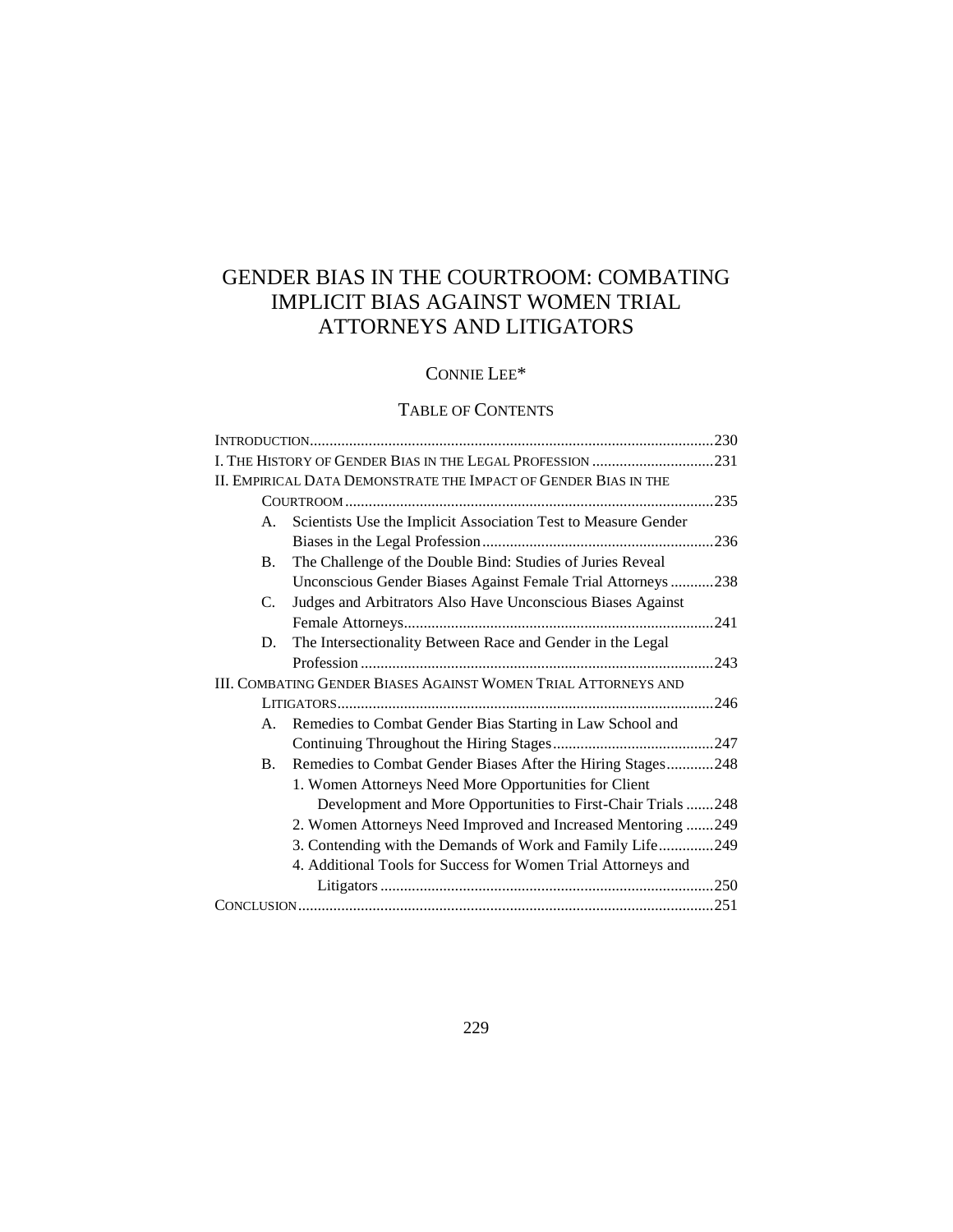### **INTRODUCTION**

<span id="page-1-0"></span>Over the last several decades, women have made significant strides in the legal profession. Today, women account for nearly half of law student enrollment and occupy more leadership roles than in past years. While increasing numbers of women are attending law schools and entering law practice, women have not advanced to the highest levels of the legal profession at the same rate as men. Specifically, women account for only  $34\%$  of attorneys in private practice,<sup>1</sup> only 20.2% of partners,<sup>2</sup> 17% of equity partners,<sup>3</sup> 4% of managing partners at the 200 largest law firms,<sup>4</sup> and even a smaller percentage of lead counsel and first-chair trial attorneys.<sup>5</sup> Moreover, gender biases continue to pervade the courtroom and the legal profession, creating obstacles for women who wish to advance in their legal careers. This article explores the various gender biases that female attorneys confront in the legal profession that help explain the disproportionately small number of women trial attorneys and litigators.

Part I of this article will examine the history and trajectory of women's advancement in the legal profession, tracing accounts of the first women litigators through currently practicing litigators. Part II will discuss the empirical data that demonstrate the lack of fair treatment of women trial attorneys in the courtroom by judges and jurors. This Part concludes that both explicit, but mostly implicit, biases against women trial attorneys continue to pervade the courtroom despite the significant progress women attorneys have made in the last few decades. Part III will address the perils of implicit bias in the legal profession. This Part explains that gender bias undermines our legal system by jeopardizing fairness and equity. In other words, if female attorneys are discriminated by judges, jurors, and other attorneys, so are those attorneys' clients. Consequently, gender biases against female attorneys not only undermine the attorneys' credibility, but also affect their clients' opportunity to actually be heard and have a fair court proceeding.

Part III of this article recommends strategies to counter gender biases from the moment students start law school and throughout their legal careers. This Part concludes that with higher awareness about the gender biases that pervade the legal

<sup>\*</sup> Connie Lee graduated *cum laude* from the University of Maryland Francis King Carey School of Law in May 2015.

<sup>1</sup> COMM'N ON WOMEN IN THE PROFESSION, AM. BAR ASS'N, A CURRENT GLANCE AT WOMEN IN THE LAW 2 (2014), http://www.americanbar.org/content/dam/aba/marketing/women/current\_glance\_stat istics\_july2014.authcheckdam.pdf.

<sup>2</sup> STEPHANIE A. SCHARF ET AL., NAT'L ASS'N OF WOMEN LAWYERS, REPORT OF THE EIGHTH ANNUAL NAWL NATIONAL SURVEY ON RETENTION AND PROMOTION OF WOMEN IN LAW FIRMS 4 (2014) (reporting that in spite of a decades-old pipeline of women law school graduates, a disproportionately low number of women advance into the highest ranks of large firms).

<sup>3</sup> COMM'N ON WOMEN IN THE PROFESSION, A CURRENT GLANCE AT WOMEN IN THE LAW, *supra* note 1, at 2.

<sup>4</sup> *Id.*

<sup>5</sup> Stephanie A. Scharf & Roberta D. Liebenberg, *First Chairs at Trial More Women Need Seats at the Table*, 24 PERSPECTIVES 1, 13 (2015) (finding that in civil cases, men are three times more likely to appear in lead roles than women, and that this gender gap is greatest in AmLaw 200 firms).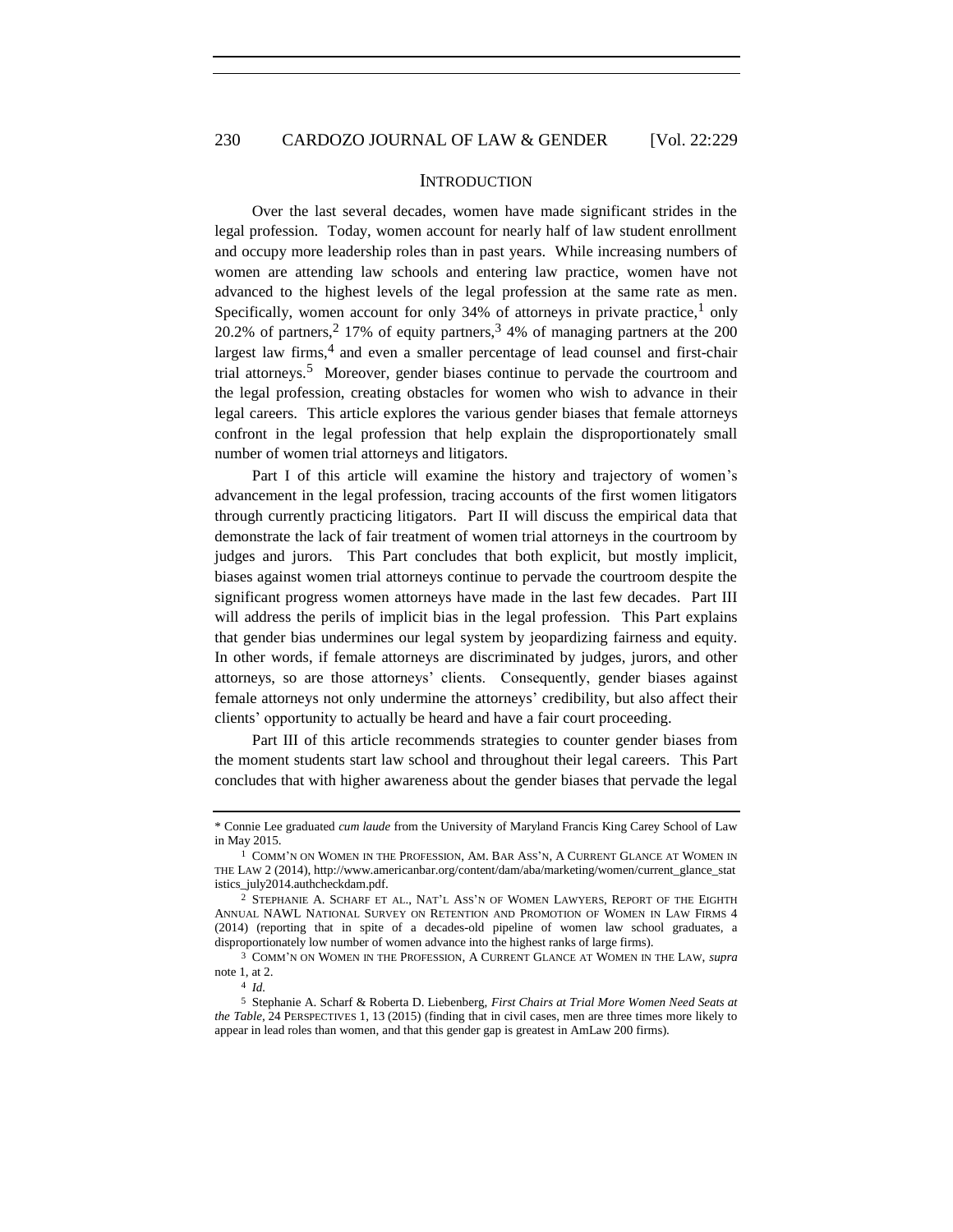profession, active recruitment of women attorneys in traditionally male positions, and better mentoring and first-chair opportunities for women in the legal workplace, women litigators and trial attorneys can achieve greater gender equality inside and outside of the courtroom.

#### I. THE HISTORY OF GENDER BIAS IN THE LEGAL PROFESSION

<span id="page-2-0"></span>The American legal profession has a long history of discrimination against women. For many years, law schools refused to admit women law students, <sup>6</sup> while those women who made it through law school were denied admittance to the bar.<sup>7</sup> Though educational barriers were gradually removed, well-qualified female attorneys continued to find it difficult, and sometimes impossible, to obtain attorney positions in law firms.<sup>8</sup> For example, Justice Sandra Day O'Connor of the Supreme Court graduated third in her Stanford Law School class in 1953, was a member of the Stanford Law Review and was elected Order of the Coif, yet her only job offer was from a law firm that wanted to hire her as a legal secretary.<sup>9</sup> Similarly, Justice Ruth Bader Ginsburg of the Supreme Court tied for first in her law school class at Columbia Law School in 1959 (after transferring from Harvard Law), and despite her outstanding credentials, not a single New York law firm offered her a position.<sup>10</sup> In fact, legendary jurist Felix Frankfurter refused to hire Ginsburg as a law clerk because of her gender.<sup>11</sup>

<sup>6</sup> CYNTHIA F. EPSTEIN, WOMEN IN LAW 49 (1981) (ebook). The St. Louis Law School admitted women in 1869 and was the first law school in the United States to do so. *Id.* However, women were repeatedly denied admission to law schools and even those schools that formally opened their doors to women—Michigan in 1870, Yale in 1886, New York University in 1891, and Stanford in 1895 remained inhospitable to women students. *Id.* at 49-50. Moreover, even after every state bar agreed to admit women, it remained difficult for women to gain entrance to law schools. *Id.* at 51. *See generally* RONALD CHESTER, UNEQUAL ACCESS: WOMEN LAWYERS IN A CHANGING AMERICA (1985) (detailing personal accounts of women who attended law school in the 1920s and 1930s).

<sup>7</sup> KAREN B. MORELLO, THE INVISIBLE BAR: THE WOMAN LAWYER IN AMERICA 1638 TO THE PRESENT 12 (1986). In 1869, Arabella "Belle" Mansfield became the first woman in the United States to be formally admitted to the bar. *Id. See also* WOMEN IN AMERICAN LAW: FROM COLONIAL TIMES TO THE NEW DEAL 218 (Marlene Stein Wortman ed., 1985). Nevertheless, in 1873, the United States Supreme Court refused to overturn Illinois' prohibition against women practicing law. Bradwell v. Illinois, 83 U.S. 130 (1873). As a result, women were forced to engage in a state-by-state struggle for admission to the individual state bars. MORELLO, *supra*, at 22.

<sup>8</sup> MORELLO, *supra* note 7, at 12; WOMEN IN AMERICAN LAW, *supra* note 7, at 194.

<sup>9</sup> Laurence Bodine, *Sandra Day O'Connor*, 69 A.B.A. J. 1394, 1396 (1983). Ironically, one of the partners at the firm who offered Justice O'Connor the legal secretary position was former United States Attorney General William French Smith. *Id.*

<sup>10</sup> DEBORAH G. FELDER & DIANA ROSEN, *Ruth Bader Ginsburg*, *in* FIFTY JEWISH WOMEN WHO CHANGED THE WORLD 264, 267 (2003). Ginsburg explained: "In the fifties, the traditional law firms were just beginning to turn around on hiring Jews. . . . But to be a woman, a Jew, and a mother to boot, that combination was a bit much." *Id.* Ginsburg applied to large numbers of law firms in New York, only to be rejected by every single one. DAWN BRADLEY BERRY, THE 50 MOST INFLUENTIAL WOMEN IN AMERICAN LAW 215 (1996). Ginsburg instead took a job teaching at Rutgers Law School and became involved in doing work for the American Civil Liberties Union ("ACLU") in New Jersey. *Id.* at 217-18. Ultimately, as director of the ACLU's Women's Rights Project, Ginsburg litigated many of the major cases that developed the law of sex equality in the 1970s. *Id.*

<sup>11</sup> FELDER & ROSEN, *supra* note 10, at 267.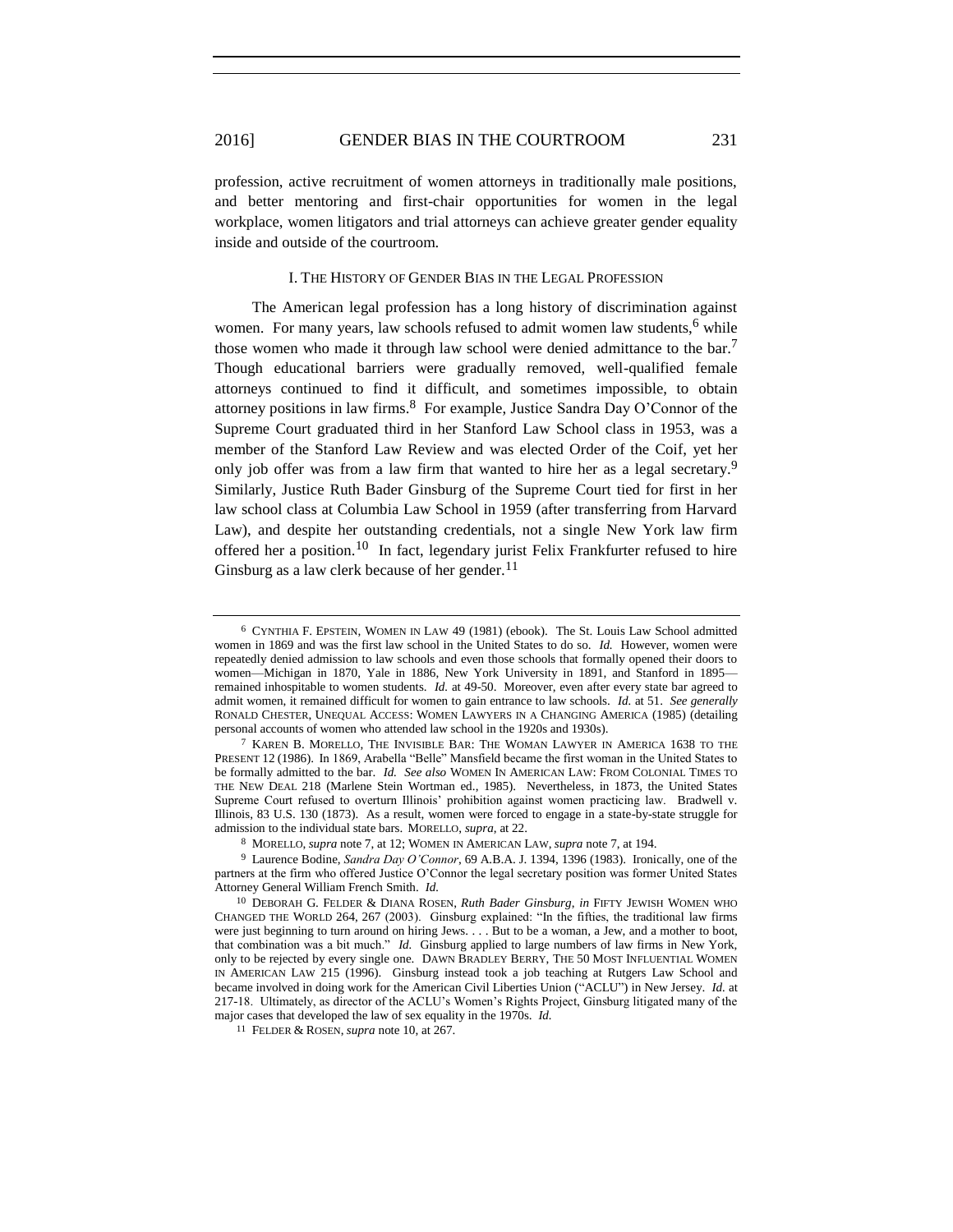Throughout the 1950s and 1960s, other highly qualified, well-educated women were denied professional opportunities solely based on their gender. Their experiences were amply captured in a headline in the Harvard Law Record in December 1963, six months before their graduation: "Women Unwanted."<sup>12</sup> The article described a survey of law firms that asked what characteristics were most desirable in applicants for law firm jobs on a scale from minus ten to plus ten; being a woman was rated at minus 4.9, lower than being in the lower half of the class or being African American.<sup>13</sup> Law firms' justifications for their negative ratings of female candidates included: "'Women can't keep up the pace'; 'bad relationship with the courts'; 'responsibility is in the home'; [and] 'afraid of emotional outbursts."<sup>14</sup>

Bias against female lawyers practicing in the courtroom has existed since women were admitted to the bar.<sup>15</sup> In 1918, the district attorney of San Francisco attempted to discredit Clara Shortridge Foltz, the first woman attorney in California, by stating in his closing argument to the jury: "She is a WOMAN, she cannot be expected to reason; God Almighty decreed her limitations . . . this young woman will lead you by her sympathetic presentation of this case to violate your oaths and let a guilty man go free."<sup>16</sup> Similarly, in an autobiographical article discussing what it was like to be a female lawyer in 1917, Mary Siegel described her first courtroom proceeding as follows:

When my case was called, and I walked to the appropriate table a bailiff rushed over to direct me to where he said I belonged—the spectator's bench. . . . Just before the hearing got underway, the presiding judge . . . asked the attorneys to approach the bench. As I walked toward him, I was reproached by the judge who virtually sneered when he repeated that he wanted to confer with the legal representatives, not an office stenographer. After I informed him that I filled that role, the astonished gentleman asked, "My God! What do I call you? Do you prefer 'she' lawyer, 'woman' lawyer, or 'female' lawyer?" I suggested that 'counselor' would be appropriate.<sup>17</sup>

Fortunately, through the courts and the political process, women made

<sup>12</sup> JUDITH RICHARDS HOPE, PINSTRIPES & PEARLS: THE WOMEN OF THE HARVARD LAW SCHOOL CLASS OF '64 WHO FORGED AN OLD-GIRL NETWORK AND PAVED THE WAY FOR FUTURE GENERATIONS 151 (2003).

<sup>13</sup> *Id.*

<sup>14</sup> *Id.*

<sup>&</sup>lt;sup>15</sup> Arabella Mansfield was the first woman admitted to the legal profession in the United States. She was admitted to the Iowa bar in 1869. *Arabella Mansfield*, ENCYCLOPÆDIA BRITANNICA, http://www.britannica.com/biography/Arabella-Mansfield (last updated Mar. 4, 2016).

<sup>16</sup> Mortimer D. Schwartz et al., *Clara Shortridge Foltz: Pioneer in the Law*, 27 Hastings L.J. 545, 545 (1976) (quoting Clara Shortridge Foltz, *Struggles and Triumphs of a Woman Lawyer*, NEW AM. WOMAN 4, 10 (1918)).

<sup>17</sup> Mary G. Siegel, "*Crossing the Bar": A "She" Lawyer in 1917*, 7 WOMEN'S RTS. L. REP. 357, 360 (1982). *See generally* TIERRA FARROW, LAWYER IN PETTICOATS (1953) (containing the memoirs of Kansas City lawyer Tierra Farrow in the early 1900s). Farrow was the first female lawyer in Missouri and the third in the United States. *Id.*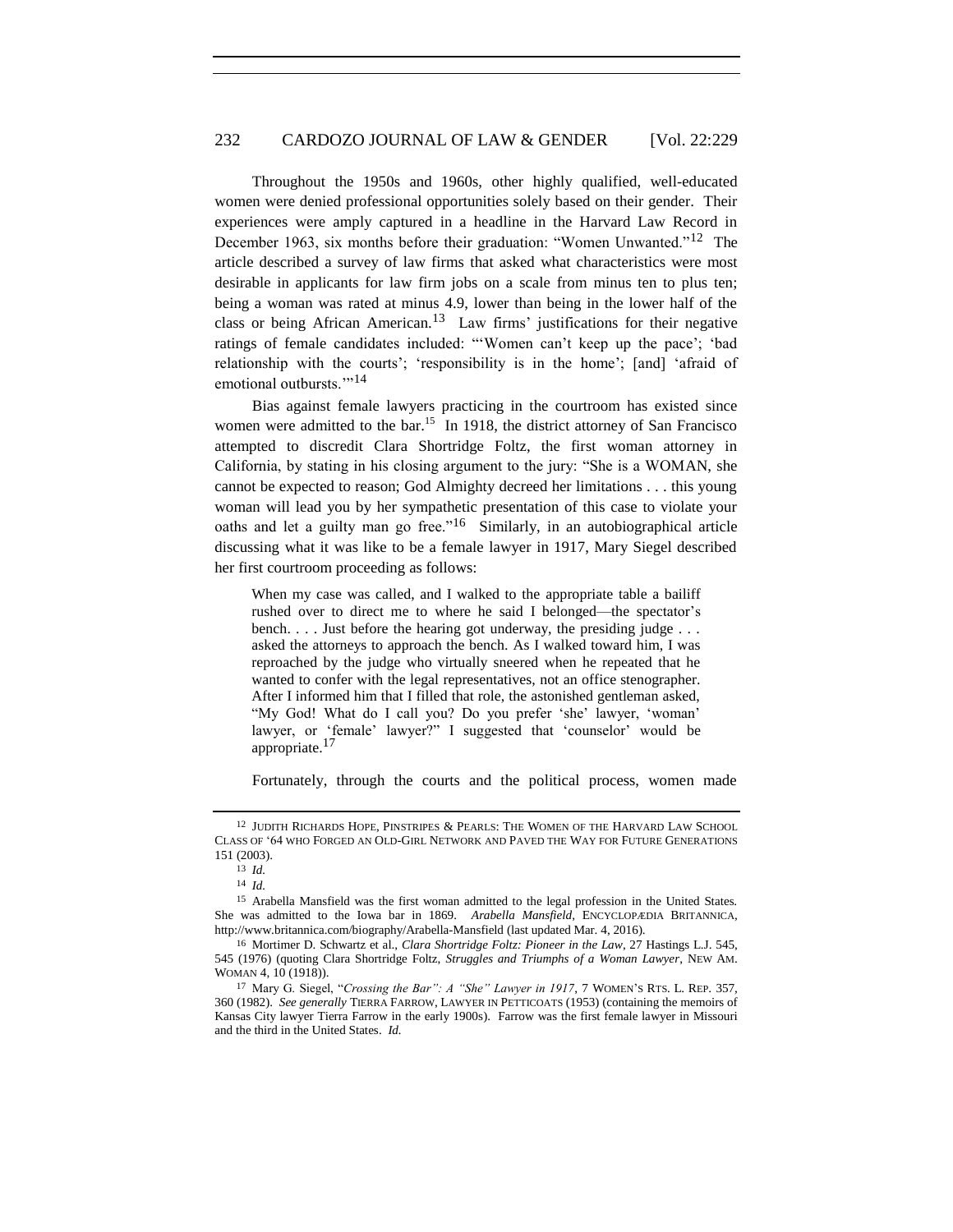substantial advances toward legal and personal equality.<sup>18</sup> As a result of the reawakening of the women's movement in the 1960s, other political activism toward dismantling workplace inequality, related lawsuits, and anti-discrimination lawmaking of the 1970s and 1980s,  $19$  women entered the legal profession in increasing numbers.<sup>20</sup> Today, women are entering law school and the legal profession in substantial numbers compared to past years.<sup>21</sup> Still, women comprise only 34% of practicing attorneys<sup>22</sup> and have not advanced to the highest leadership roles at nearly the same rate as men.<sup>23</sup> In private practice, women account for only 20.2% of partners,  $24$  17% of equity partners,  $25$  and 4% of managing partners at the 200 largest law firms.<sup>26</sup> The number of women attorneys in lead counsel and trial attorney roles is even more strikingly small. $^{27}$ 

Research indicates that significant gender bias exists in the courtroom among

26 *Id.*

<sup>18</sup> *See*, *e*.*g*., Orr v. Orr, 440 U.S. 268 (1979) (holding that men and women have equal rights and responsibilities to pay or receive alimony); Roe v. Wade, 410 U.S. 113 (1973) (recognizing a woman's right to control reproduction); Reed v. Reed, 404 U.S. 71 (1971) (holding that the Equal Protection Clause of the Fourteenth Amendment forbids legislation giving a mandatory preference to members of one sex). *See also* Equal Pay Act of 1963, Pub. L. No. 88-38, 77 Stat. 56 (codified as amended at 29 U.S.C. § 206(d) (2012)) (prohibiting sex-based wage discrimination between substantially equal jobs); Title VII of the Civil Rights Act of 1964, Pub. L. No. 88-352, tit. VII, 78 Stat. 241, 253–66 (codified as amended at 42 U.S.C. §§ 2000e-2000e-17 (2012)); Equal Credit Opportunity Act, Pub. L. No. 90-321, 88 Stat. 1521 (codified as amended at 15 U.S.C. §§ 1691-1691f (2012)) (prohibiting discrimination on the basis of sex or marital status in any credit transaction); Title IX of the Education Amendment Act of 1972, Pub. L. No. 92-318, 86 Stat. 235 (codified as amended at 20 U.S.C. §§ 1681-1688 (2012)) (prohibiting discrimination on the grounds of sex (and blindness) in all public undergraduate institutions, and in most private and public graduate and vocational schools receiving federal monies); Fair Housing Act, Pub. L. No. 92-284, 82 Stat. 81 (codified as amended at 42 U.S.C. §§ 3601-3619 (2012)) (prohibiting discrimination on the basis of sex in the sale, financing, and rental of housing).

 $19$  For a description of the interplay between feminist theory, feminist lawmaking, and women in the legal profession during this period, see Cynthia G. Bowman & Elizabeth M. Schneider, Symposium, *Feminist Legal Theory, Feminist Lawmaking, and the Legal Profession*, 67 FORDHAM L. REV. 249 (1998).

<sup>20</sup> *See* ALBIE SACHS & JOAN HOFF WILSON, SEXISM AND THE LAW: A STUDY OF MALE BELIEFS AND LEGAL BIAS IN BRITAIN AND THE UNITED STATES 195 (1978) (describing that the number of women attending accredited law schools jumped dramatically from 2,600 in 1966 to 26,000 in 1975).

<sup>21</sup> COMM'N ON WOMEN IN THE PROFESSION, A CURRENT GLANCE AT WOMEN IN THE LAW, *supra*  note 1, at 4, (citing female law school enrollment statistics from 1963 to 2012). In 2013, 47.3% of law school graduates were women. *Id.* at 4. *See also* Section of Legal Education and Admissions to the Bar, *Enrollment and Degrees Awarded, 1963-2013 Academic Years*, AM. BAR ASS'N (2013),

www.americanbar.org/content/dam/aba/administrative/legal\_education\_and\_admissions\_to\_the\_bar/stat istics/enrollment\_degrees\_awarded.pdf.

<sup>22</sup> COMM'N ON WOMEN IN THE PROFESSION, A CURRENT GLANCE AT WOMEN IN THE LAW, *supra*  note 1, at 2.

<sup>23</sup> Scharf & Liebenberg, *supra* note 5, at 13 (concluding that men are three times more likely to appear in lead counsel roles than women, and that the gender gap is greatest in AmLaw 200 firms).

<sup>24</sup> *Id.* SCHARF ET AL., *supra* note 2 (reporting that in spite of a decades-old pipeline of women law school graduates, a disproportionately low number of women advance into the highest ranks of large firms).

<sup>25</sup> COMM'N ON WOMEN IN THE PROFESSION, A CURRENT GLANCE AT WOMEN IN THE LAW, *supra*  note 1, at 2.

<sup>27</sup> Scharf & Liebenberg, *supra* note 5, at 9 (finding that in civil cases, women appear less often than men and are far less likely to designate their role as lead counsel or trial attorney).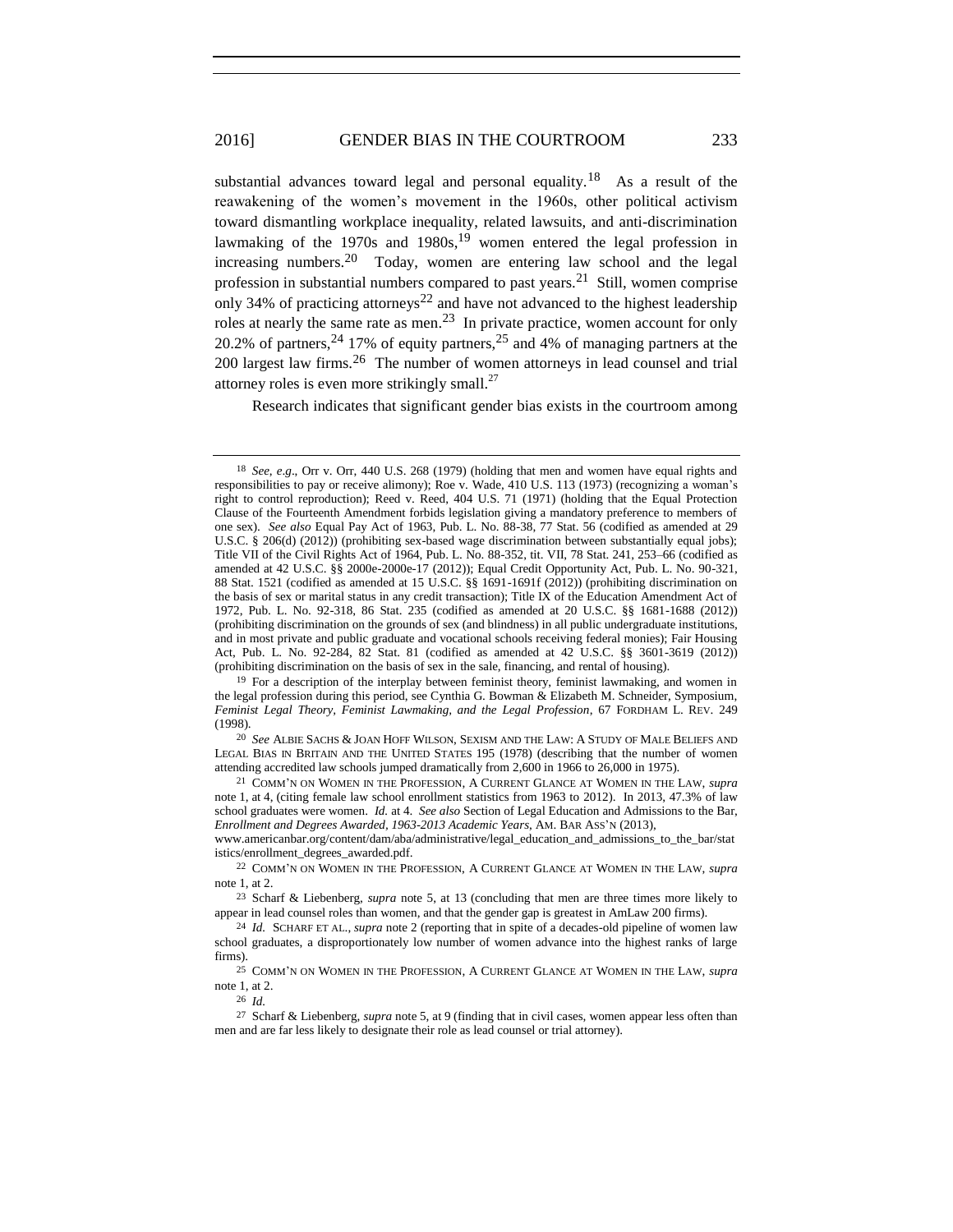women who are practicing litigators.<sup>28</sup> A Defense Research Institute ("DRI") survey found that 70.4% of the participants have experienced gender bias in the courtroom.<sup>29</sup> Additionally, 54% of women attorneys in California surveyed by the State Bar of California Center for Access and Fairness in 2005 reported experiencing gender bias in the courtroom.<sup>30</sup> Furthermore, nine out of ten women surveyed by the Texas State Bar in 2004 reported "being the target of at least one incident of gender discrimination in the courtroom."<sup>31</sup> Kat Macfarlane, an assistant law professor at LSU Law Center, stated: "Women in the public sphere, who argue cases in federal court and vote on bills in state legislatures, already find themselves 'sitting at the table'. . . . But once they've taken their seats, they still aren't recognized as legitimate speakers  $\dots$ ."32

While gender discrimination today is not always blatant or overt, various studies show that unconscious and subtle acts of gender bias continue to pervade the justice system. Women attorneys have reported experiencing gender bias from judges, jurors, and opposing counsel, including:

- 1. being mistaken for a secretary or paralegal;
- 2. being called a term of endearment (honey, sweetheart);
- 3. being critiqued for their voice sounding shrill or too high (this perception was echoed by judges who commented that a woman raising her voice in court was a problem because she sounds shrill, whereas a man sounds aggressive);
- 4. being treated differently (ignored, bullied, treated in a condescending manner); and

<sup>28</sup> DEF. RESEARCH INST., A CAREER IN THE COURTROOM: A DIFFERENT MODEL FOR THE SUCCESS OF WOMEN WHO TRY CASES 9 (2004) (citing statistic that majority of surveyed women have experienced gender bias in the courtroom, and that "[e]ven among women attorneys who have been successful in law firms, battles are still being fought on the front lines of firms to promote women into the ranks of first chair trial lawyers, rainmakers, and senior law firm managers").

<sup>29</sup> *Id.*

<sup>30</sup> Bibianne Fell, *Gender in the Courtroom Part 1—Is Lady Justice at a Disadvantage in the Courtroom?*, NAT'L INST. FOR TRIAL ADVOC.: THE LEGAL ADVOCATE (Mar. 19, 2013), http://blog.nita. org/2013/03/gender-in-the-courtroom-part-1-is-lady-justice-at-a-disadvantage-in-the-courtroom/.

<sup>31</sup> *Id.*

<sup>32</sup> Kat Macfarlane, *Motion to Dismiss: From Catcalls to Kisses, Gender Bias in the Courtroom*, OBSERVER (July 10, 2013, 11:09 AM), http://observer.com/2013/07/women-lawyers-sexism-

nyc/#ixzz3Yzsq73Lp. *See also* Sheryl Sandberg, Chief Operating Officer, Facebook, Address at TEDWomen 2010: Why We Have Too Few Women Leaders (Dec. 2010), [http://www.ted.com/talks/she](http://www.ted.com/talks/sheryl_sandberg_why_we_have_too_few_women_leaders?language=en) [ryl\\_sandberg\\_why\\_we\\_have\\_too\\_few\\_women\\_leaders?language=en.](http://www.ted.com/talks/sheryl_sandberg_why_we_have_too_few_women_leaders?language=en) Sandberg told a story of four women from former Treasury Secretary Tim Geithner's staff who attended a meeting at Facebook and sat off to the side of the room instead of around the large conference table. *Id.* Sandberg observed that because of their seating choice, they seemed like spectators instead of participants. *Id.* Sandberg urged not to expect getting a corner office by sitting on the sidelines. *See id.* Though she acknowledged the double standard for "assertive" women, who are too often perceived as "aggressive" or even a word that begins with "b." *Id.*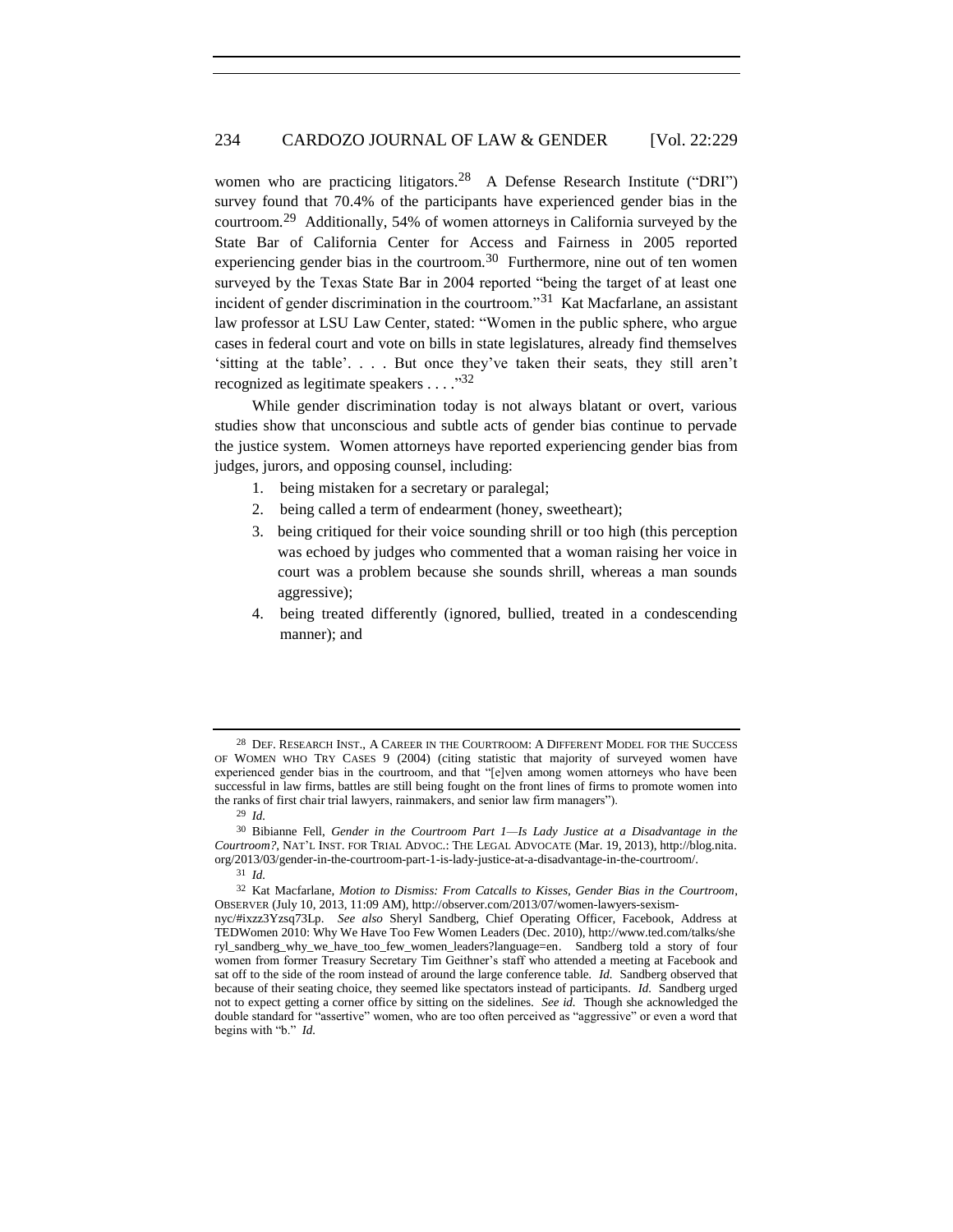5. having clients express a preference for male lead trial counsel (although judges reported that they often found women litigators better prepared and more likely to follow courtroom rules).<sup>33</sup>

<span id="page-6-0"></span>The implications of these gender biases can be explained by empirical studies.

## II. EMPIRICAL DATA DEMONSTRATE THE IMPACT OF GENDER BIAS IN THE **COURTROOM**

Jury simulations, surveys, and new forms of social science experimentation conducted in various jurisdictions have revealed that juries and judges treat women differently than their male counterparts.<sup>34</sup> Over the past two decades, cognitive psychologists have shed light on the types of biases female attorneys experience in the courtroom through new and different ways to measure the existence and impact of hidden or implicit biases.<sup>35</sup> Implicit bias concerns attitudes or stereotypes that affect people's understanding, decision-making, and behavior, without them realizing it.<sup>36</sup> For example, someone might believe that women and men should be equally associated with science, but that person's automatic associations could show that he or she (like many others) associate men with science more than he or she associates women with science. $37$  Explicit bias, in contrast, concerns stereotypes and attitudes that a person is aware of and expressly self-reports in surveys.<sup>38</sup> Gender bias is often outside the person's conscious awareness and implicit in that it can occur without realization, in contrast to someone's consciously held or explicit beliefs. 39 Scholars Mahzarin Banaji and Anthony Greenwald<sup>40</sup> posited that social behavior is not completely under our conscious control; rather, it is driven by learned stereotypes that operate automatically or unconsciously when we interact with other people.<sup>41</sup> Using experimental methods

<sup>33</sup> *Id.*

<sup>34</sup> *Id.*

<sup>35</sup> *Id.*

<sup>36</sup> Jerry Kang et al., *Implicit Bias in the Courtroom*, 59 UCLA L. REV. 1124, 1126-29 (2012).

<sup>37</sup> *Educatio*n, PROJECT IMPLICIT, https://implicit.harvard.edu/implicit/education.html (last visited Mar. 18, 2016).

<sup>38</sup> JERRY KANG, NAT'L CTR. FOR STATE COURTS, IMPLICIT BIAS: A PRIMER FOR STATE COURTS 3 (2009). For example, if someone has an explicitly positive attitude toward chocolate, then that person has a positive attitude, knows about having a positive attitude and consciously endorses and celebrates that preference. *Id.* at 7. Implicit stereotypes, on the other hand, "are introspectively unidentified (or inaccurately identified) traces of past experience that mediate favorable or unfavorable feeling, thought, or action toward social objects." Anthony G. Greenwald & Mahzarin R. Banaji, *Implicit Social Cognition: Attitudes, Self-Esteem, and Stereotypes*, 102 PSYCHOL. REV. 4, 8 (1995). Generally, we are unaware of our implicit stereotypes and may not endorse them upon self-reflection. *See* Kang et al., *supra*, at 36.

<sup>39</sup> *See* Greenwald & Banaji, *supra* note 38.

<sup>40</sup> Mahzarin Banaji is one of the chief developers of Implicit Association Tests and Anthony Greenwald is the researcher who created the test in 1994. *About Us*, PROJECT IMPLICIT, https://implicit.harvard.edu/implicit/aboutus.html (last visited Mar. 18, 2016). Various Implicit Association Tests can be accessed at https://implicit.harvard.edu/implicit/.

<sup>41</sup> Greenwald & Banaji, *supra* note 38.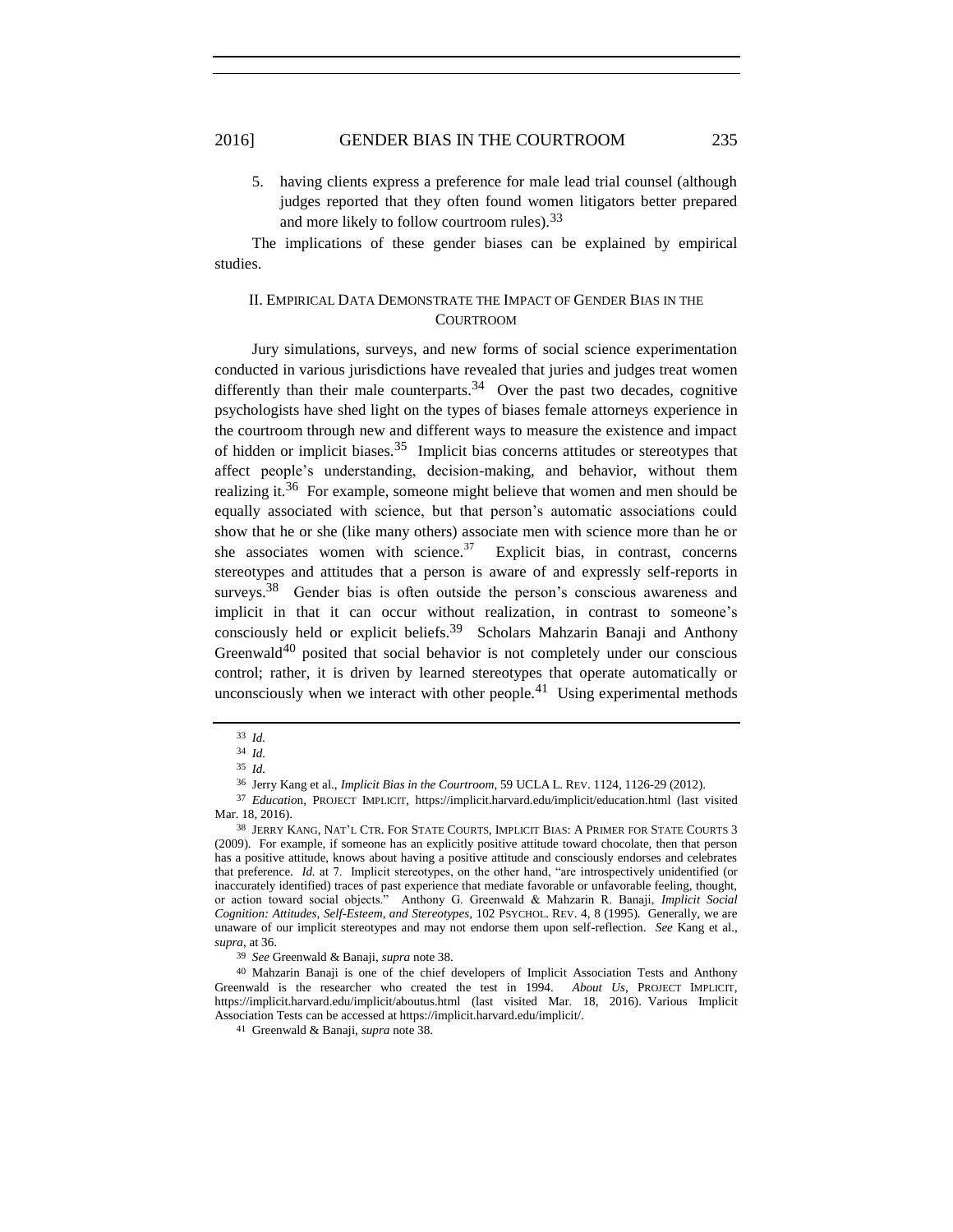in laboratory and field studies, researchers have provided ample evidence that implicit biases are pervasive and have real-world effects in the courtroom. 42

## <span id="page-7-0"></span>*A. Scientists Use the Implicit Association Test to Measure Gender Biases in the Legal Profession*

In the 1990s, scholars Banaji, Greenwald, and their colleagues developed the Implicit Association Test ("IAT") and have since been using the test to conduct social cognition research on implicit bias.<sup>43</sup> The IAT is a sorting task that measures time differences between schema-consistent pairings and schemainconsistent pairings of concepts, as represented by words or pictures.<sup>44</sup> Specifically, the IAT pairs an attitude object (such as a racial group) with an evaluative dimension (good or bad) and tests how response accuracy and speed indicate implicit and automatic attitudes and stereotypes.<sup>45</sup> For example, in the first part of the IAT, the participant is told to sort words relating to concepts (e.g., African-American, European-American) into categories.<sup>46</sup> Hence, if the category "African-American" is on the left, and a picture of an African-American person appeared on the screen, the participant would press the "e" key.<sup>47</sup> In the second part of the IAT, the participant sorts words relating to the evaluation (e.g., pleasant, unpleasant). $48$  Thus, if the category "unpleasant" is on the left, and an unpleasant word appeared on the screen, the participant would press the "e" key.<sup>49</sup> In the third part of the IAT, the categories are combined and the participant is asked to sort both concept and evaluation words.<sup>50</sup> As a result, the categories on the left side would be "African-American/Unpleasant" and the categories on the right side would be "European-American/Pleasant."<sup>51</sup> In the fourth part of the IAT, the placement of the concepts switches.<sup>52</sup> If the category "African-American" was

46 *Blindspot's IAT Race Test*, HARVARD UNIV.,

<sup>42</sup> *See*, *e.g.*, Roberta Liebenberg, *Has Women Lawyers Progress Stalled?*, LEGAL INTELLIGENCER, May 28, 2013, at 3-4. Ms. Liebenberg posits that, "[a]s a result of these implicit biases, women often have to demonstrate greater levels of competence and proficiency and are held to higher standards than their male colleagues." *Id.*

<sup>43</sup> *Id.* at 4. Anthony G. Greenwald et al., *Measuring Individual Differences in Implicit Cognition: The Implicit Association Test*, 74 J. PERSONALITY & SOC. PSYCHOL. 1464, 1464 (1998).

<sup>44</sup> Kang et al., *supra* note 36, at 1130. *See also* Greenwald et al., *supra* note 43, at 1464-66 (introducing the IAT). For more information on the IAT, see Brian A. Nosek et al., *The Implicit Association Test at Age 7: A Methodological and Conceptual Review*, *in* AUTOMATIC PROCESSES IN SOCIAL THINKING AND BEHAVIOR 265 (John A. Bargh ed., 2007).

<sup>45</sup> Justin D. Levinson, *Forgotten Racial Equality: Implicit Bias, Decisionmaking, and Misremembering*, 57 DUKE L.J. 345, 355 (2007) (citing Mahzarin R. Banaji, *Implicit Attitudes Can Be Measured*, *in* THE NATURE OF REMEMBERING: ESSAYS IN HONOR OF ROBERT G. CROWDER 117, 123 (Henry L. Roediger, III et al. eds., 2001)).

https://implicit.harvard.edu/implicit/user/agg/blindspot/indexrk.htm (last visited Mar. 19, 2016).

<sup>47</sup> *Id.* 48 *Id.*

<sup>49</sup> *Id.*

<sup>50</sup> *Id.*

<sup>51</sup> *Id.*

<sup>52</sup> *Id.*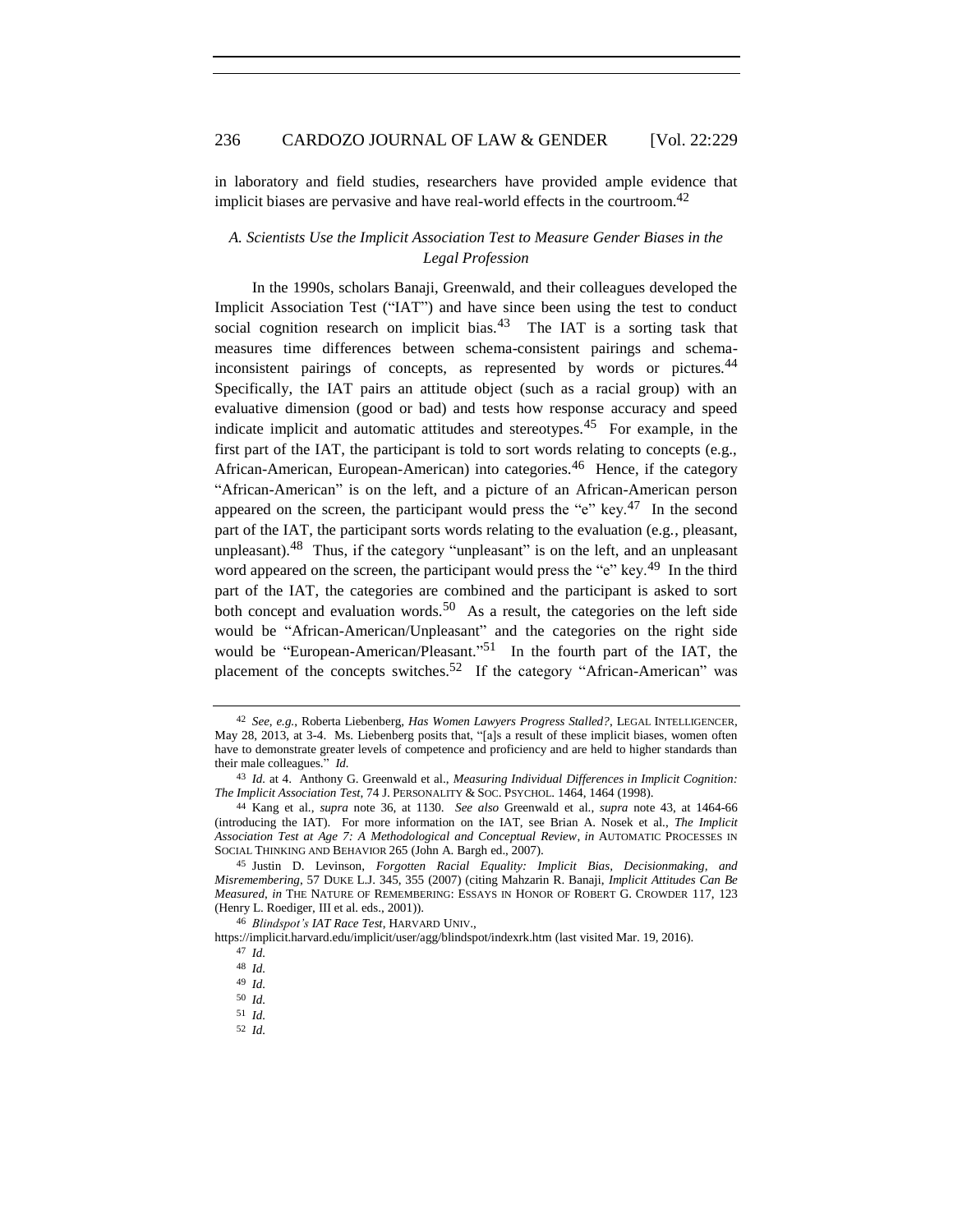previously on the left, now it would be on the right.<sup>53</sup> In the final part of the IAT, the categories are combined in a way that is opposite what they were before.<sup>54</sup> If the category on the left was previously "African-American/Unpleasant," it would now be "European-American/Unpleasant."<sup>55</sup> The IAT score is based on how long it takes a person, on average, to sort the words in the third part of the IAT versus the fifth part of the IAT.<sup>56</sup> The strength of the attitude or stereotype is determined by the speed at which the participant pairs the words.<sup>57</sup> IAT data can predict behavior in the real world, including in the courtroom.<sup>58</sup>

In fact, implicit bias evidence in the context of the legal profession, as measured by IAT studies, shows that implicit biases formulate at an early stage.<sup>59</sup> For example, one study tested whether law students hold implicit gender biases about women in the legal profession, and further tested whether these implicit biases predict discriminatory decision-making.<sup>60</sup> First, based on the stereotype of male leaders and women clerical workers, the researchers created and conducted the "Judge/Gender IAT" to test whether people hold implicit associations between men and judges and women and paralegals.<sup>61</sup> Next, based on the stereotype of men as professionals and women as homemakers, the researchers conducted an IAT to test whether people associate men with the workplace and women with the home and family.<sup>62</sup> In addition to testing for implicit gender bias in the legal setting, the researchers tested whether gender stereotypes predict biased decision-making.<sup>63</sup>

58 *See* KANG, *supra* note 38, at 4 ("There is increasing evidence that implicit biases, as measured by the IAT, do predict behavior in the real world—in ways that can have real effects on real lives."); Kristin A. Lane et al., *Implicit Social Cognition and Law*, 3 ANN. REV. L. & SOC. SCI. 427, 436 (2007) (noting that implicit bias predicts discriminatory behaviors in individuals); Laurie A. Rudman & Peter Glick, *Prescriptive Gender Stereotypes and Backlash Toward Agentic Women*, 57 J. SOC. ISSUES 743, 753 (2001) (revealing that implicit bias predicts more negative evaluations of agentic, i.e., confident, aggressive, ambitious women in certain hiring conditions). *See also* DAN-OLOF ROOTH, INST. FOR THE STUDY OF LABOR, IMPLICIT DISCRIMINATION IN HIRING: REAL WORLD EVIDENCE 5 (2007), http://ftp.iza.org/dp2764.pdf (reporting that implicit bias predicts the rate of callback interviews based on an implicit stereotype in Sweden that Arabs are lazy).

59 Justin Levinson & Danielle Young, *Implicit Gender Bias in the Legal Profession: An Empirical Study*, 18 DUKE J. GENDER L. & POL'Y 1, 1 (2010) (finding that implicit biases have already formulated by law school, well before these students enter the legal profession).

63 *Id.* In order to test whether gender stereotypes predict biased decision-making, the researchers included three additional gender-based measures in the study: a law firm hiring measure (participants were asked to select a candidate to hire); a judicial appointments measure (participants were asked to rank the desirability of masculine and feminine traits in appellate judges); and a law student organization budget cut measure (participants were asked to reallocate funds in response to budget cuts). *Id.* at 3.

<sup>53</sup> *Id.*

<sup>54</sup> *Id.*

<sup>55</sup> *Id.*

<sup>56</sup> *Id.*

<sup>57</sup> *Id.*; *see also* KANG, *supra* note 38, at 4; Anthony G. Greenwald & Linda Hamilton Krieger, Symposium, *Implicit Bias: Scientific Foundations*, 94 CALIF. L. REV. 945, 954 (2006) ("[M]any studies that have used an IAT attitude measure have also included a measure of one or more social behaviors that are theoretically expected to be related to attitude or stereotype measures.").

<sup>60</sup> *Id.*

<sup>61</sup> *Id.* at 3.

<sup>62</sup> *Id.* at 4.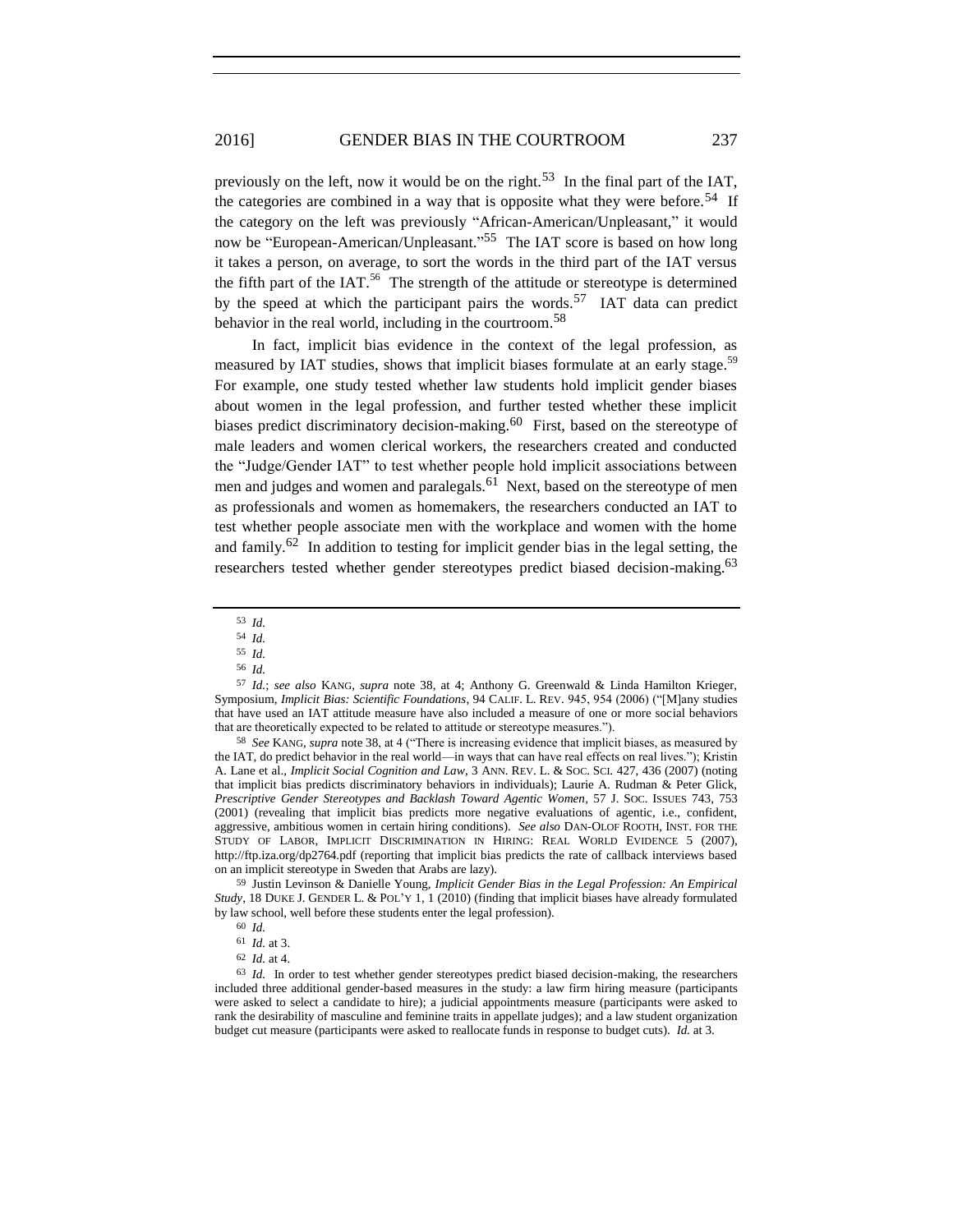The results supported the conclusion that law students implicitly associate men with judges, and women with paralegals, and therefore harbor an "implicit male leader prototype" in the legal setting.<sup>64</sup> Contextualized within legal scholarship on gender stereotypes, these results confirmed that law students associate men with career and women with home and family, as well as hold implicit male prototypes for the position of judge.<sup>65</sup> In sum, the study found that implicit biases were pervasive. Most importantly, this study demonstrated that individuals form their implicit associations as early as law school,<sup>66</sup> if not earlier.

## <span id="page-9-0"></span>*B. The Challenge of the Double Bind: Studies of Juries Reveal Unconscious Gender Biases Against Female Trial Attorneys*

Implicit gender bias undoubtedly exists and has real-world consequences that have negative impact on achieving fairness in trials, which are supposed to be a search for the truth regardless of the attorney's gender. After centuries of men dominating most professions, masculinity has been associated with aggression, competitiveness, lack of sentimentality, and emotional control.<sup>67</sup> Femininity, on the other hand, has been associated with passivity, fragility, sensitivity, and nurturance.<sup>68</sup> If a woman acts the same way as a man, she may be viewed as abrasive, bossy, and combative.<sup>69</sup> According to scholars Barbara Kellerman and Deborah L. Rhode, these traditional gender stereotypes continue to force women into "a double standard and a double bind."<sup>70</sup> In other words, "what is assertive in a man seems abrasive in a woman, and female leaders risk seeming too feminine or not feminine enough."<sup>71</sup> According to Rhode and Kellerman, women face tradeoffs that men do not—"[a]spiring female leaders can be liked but not respected, or respected but not liked, in settings that may require individuals to be both in order to succeed."<sup>72</sup> Consequently, men continue to be rated higher than women on most of the qualities associated with leadership.<sup>73</sup>

Women attorneys might encounter these biases when developing their courtroom style and persona.<sup>74</sup> A female trial attorney must tread lightly between societal stereotypes regarding feminine and masculine traits in order to be

<sup>64</sup> *Id.* at 28.

<sup>65</sup> *Id.* at 32.

<sup>66</sup> *Id.* at 1.

<sup>67</sup> *See* Judith M. Bardwick & Elizabeth Douvan, *Ambivalence: The Socialization of Women*, *in*  WOMAN IN SEXIST SOCIETY 225, 225 (Vivian Gornick & Barbara K. Moran eds., 1971).

<sup>68</sup> *See id.*

<sup>69</sup> *Id.*

<sup>70</sup> Deborah L. Rhode & Barbara Kellerman, *Women and Leadership: The State of Play*, *in* WOMEN AND LEADERSHIP: THE STATE OF PLAY AND STRATEGIES FOR CHANGE 1, 7 (Deborah L. Rhode & Barbara Kellerman eds., 2006).

<sup>71</sup> *Id.*

<sup>72</sup> *Id.*

<sup>73</sup> *Id.*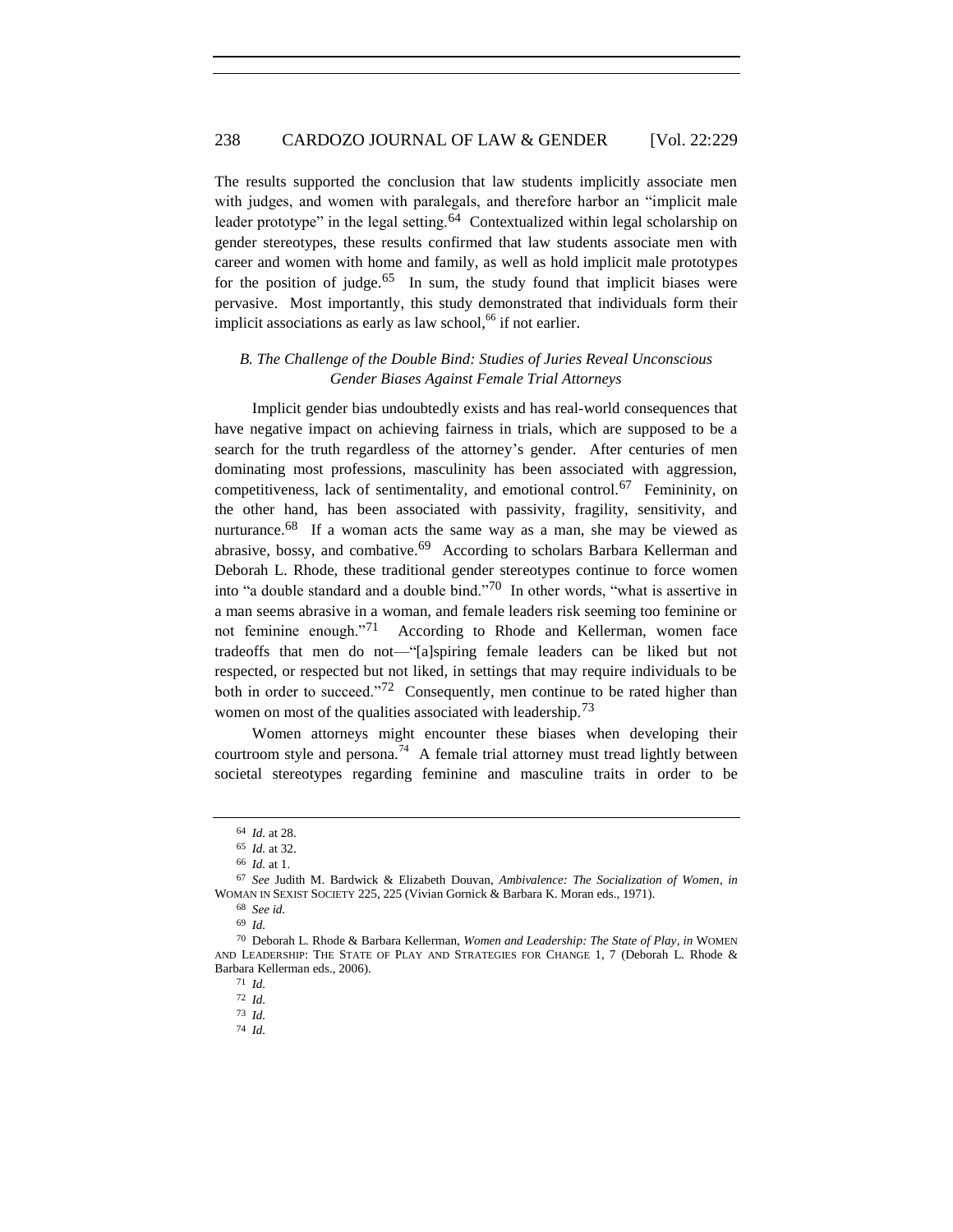## 2016] GENDER BIAS IN THE COURTROOM 239

perceived favorably in the courtroom. If she is soft-spoken and compassionate ("feminine" traits), she risks being perceived as too weak.<sup>75</sup> On the other hand, if a female attorney is aggressive or forceful ("masculine" traits), she risks being perceived as too abrasive.<sup>76</sup> Consequently, female attorneys struggle to maintain a style and persona somewhere between these stereotyped extremes.

Several studies have examined whether jurors react differently to male and female attorneys in the courtroom.<sup>77</sup> One such study examined the effects of a defense attorney's presentation style and gender on jurors' verdicts and evaluation of the attorney.<sup>78</sup> The methodology involved 135 undergraduate college students who read a brief summary of an assault-and-robbery case and watched a videotape of either a passive or aggressive male or female attorney interrogating a witness.<sup>79</sup> The research subjects then rendered a verdict and rated the witness and attorney on characteristics such as competency, credibility, and assertiveness.  $80$  The purpose of the study was to examine the effects of aggressive versus passive speech, and to see how those effects were moderated by the gender of the attorney and the gender of the juror. $81$ 

The results revealed that an aggressive attorney style is an advantage in the courtroom: "aggressive attorneys were found to be more successful than passive attorneys."<sup>82</sup> In particular, male (but not female) participants were more influenced when a female, or especially a male, attorney was aggressive than when that attorney was passive.  $83$  Both attorneys' gender and presentation style had some corresponding effects on the participants' perceptions of the attorneys, although not on their overall ratings of competence.<sup>84</sup> Most importantly, the jurors did not view aggressiveness in men in the same light as aggressiveness in women.<sup>85</sup> Women in the study did not gain the same advantages from an aggressive style, in terms of causing the crime to be considered less serious and receiving fewer guilty verdicts, as men did.<sup>86</sup> Consequently, female attorneys were less successful than male attorneys in obtaining a "not guilty" verdict for their client.<sup>87</sup> This study suggests that female attorneys who seek to emulate male aggressiveness will not be as

<sup>75</sup> *Id.* at 36. *See generally* EPSTEIN, *supra* note 6, at 279 (describing the ways in which women attorneys are treated by their colleagues and their families, the kinds of pressures and forms of discrimination, and the new and old ways they have dealt with their problems).

<sup>76</sup> *See id.*

<sup>77</sup> Peter W. Hahn & Susan D. Clayton, *The Effects of Attorney Presentation Style, Attorney Gender and Juror Gender on Juror Decisions*, 20 LAW & HUM. BEHAV. 533, 535 (1996).

<sup>78</sup> *Id.* at 536.

<sup>79</sup> *Id.* at 540.

<sup>80</sup> *Id.* at 533.

<sup>81</sup> *Id.*

<sup>82</sup> *Id.* at 548.

<sup>83</sup> *Id.*

<sup>84</sup> *Id.*

<sup>85</sup> *Id.* at 549.

<sup>86</sup> *Id.*

<sup>87</sup> *Id.*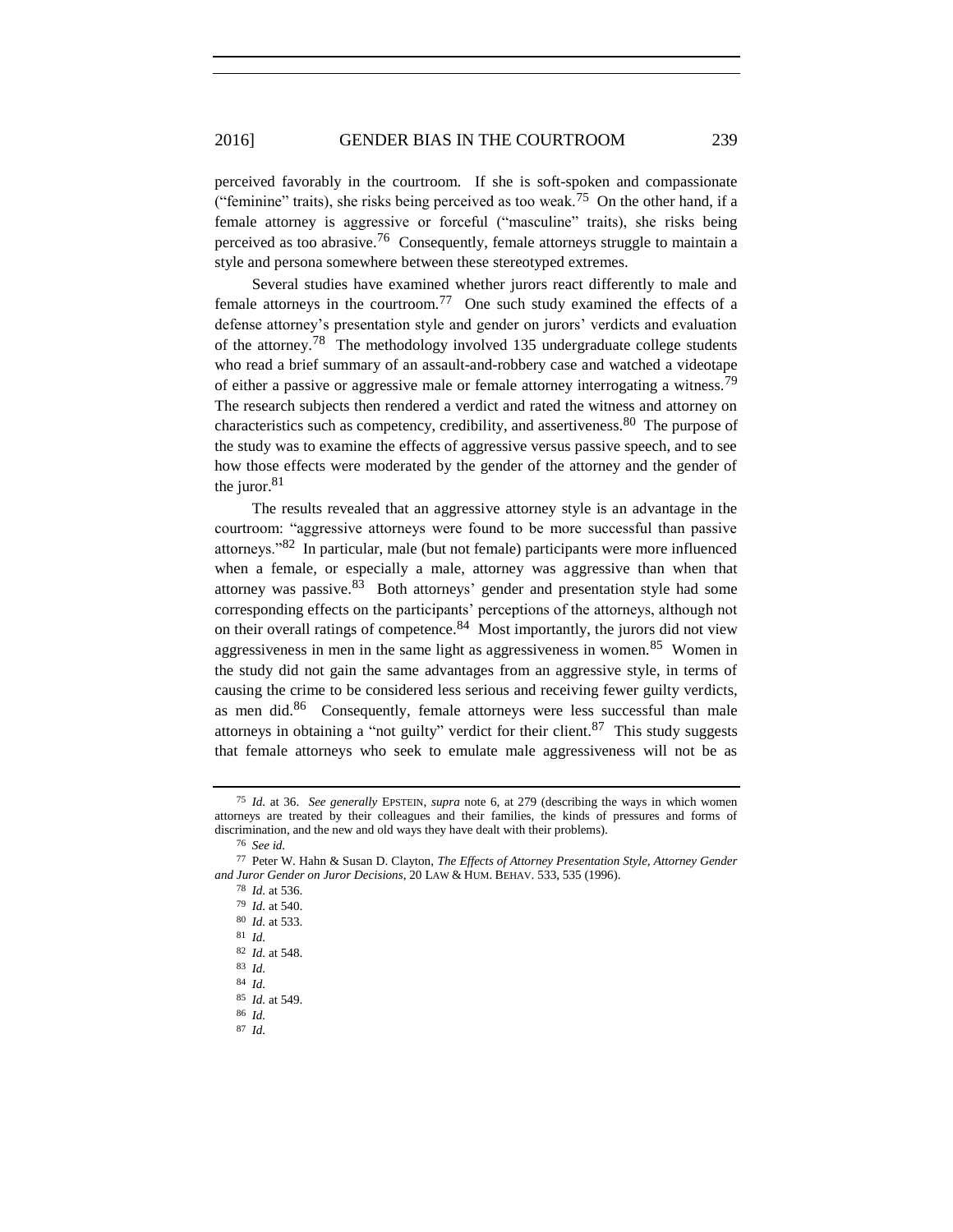successful as a man in the courtroom.

A more recent study sought to examine the effects of gender stereotypes of emotional expression on jurors' perceptions of an attorney's competence.<sup>88</sup> The participants—170 undergraduate students—watched a video of a closing statement of a male or female attorney expressing either anger or neutral emotions and were asked to render a verdict and rate the attorney's competence.<sup>89</sup> The participants rated an angry male attorney highest in competence; by contrast, an angry female attorney was rated lowest in competence.<sup>90</sup> The results also showed that the participants attributed the female attorney's anger to her emotional disposition, while the male attorney's anger was attributed to his situation.<sup>91</sup> These research findings further support the proposition that jurors perceive anger and aggression differently depending on the gender of the advocate.  $92$ 

In a third study, Decision Quest ("DQ"), a jury consulting firm, conducted a survey and collected data from several hundred jurors throughout the country about women in the courtroom.<sup>93</sup> Though the DQ survey did not reveal either the presence or absence of unconscious or implicit bias,  $94$  one participant stated: "I don't think [female attorneys] are any less qualified than males, but I would prefer a male attorney because, sadly, there are sexists in juries and they're most likely going to favor male lawyers."<sup>95</sup> Another survey participant felt that female attorneys are "equally competent, but possibly less respected by the average person in society."<sup>96</sup> Thus, while the survey data may not have revealed statistically significant gender biases, some participants expressed preferences for male trial

<sup>88</sup> Christian B. May, *Anger in the Courtroom: The Effects of Attorney Gender and Emotion on Juror Perceptions*, Paper 29, at 1 (2014) (B.S. thesis, Univ. Honors Program Theses, Georgia Southern University), http://digitalcommons.georgiasouthern.edu/honors-theses/29/.

<sup>89</sup> *Id.* at 12-13. Participants read a trial summary concerning a civil case adapted from social scientists and professors Dr. Valerie Hans and Dr. M. David Ermann (1989). *Id.* at 12. In this case, five employees sued their corporate employee for personal injuries sustained while working on the job. The corporation agreed to pay for the workers' medical bills but not for the workers' pain and suffering. *Id.*  Participants then watched a video of an actor portraying an attorney delivering his or her closing arguments to the general direction of the camera, which was placed about where a jury would sit. *Id.*  Each of the actors recorded an angry closing statement and an emotionally neutral closing statement. *Id.*  The angry closing statement and the emotionally neutral closing statement were identically worded. *Id.*  at 13. The study found that the angry male attorney was perceived as more competent than the angry female attorney. *Id.* at 21.

<sup>90</sup> May, *supra* note 88, at 10.

<sup>91</sup> *Id.*

<sup>92</sup> *Id.* at 19.

<sup>93</sup> Victoria Pynchon, *Juror Attitudes to Women in the Courtroom*, FORBES: FORBESWOMAN (Feb. 15, 2012, 11:11 AM), http://www.forbes.com/sites/shenegotiates/2012/02/15/juror-attitudes-to-womenin-the-courtroom/.

<sup>94</sup> With respect to stereotypes that male attorneys are viewed as "assertive," while female attorneys are viewed as "aggressive," 95% of respondents believed that male attorneys are aggressive, while 91% felt that female attorneys are aggressive. *Id.* However, this was considered a statistically insignificant difference. *See id.*

<sup>95</sup> *Id.*

<sup>96</sup> *Id.*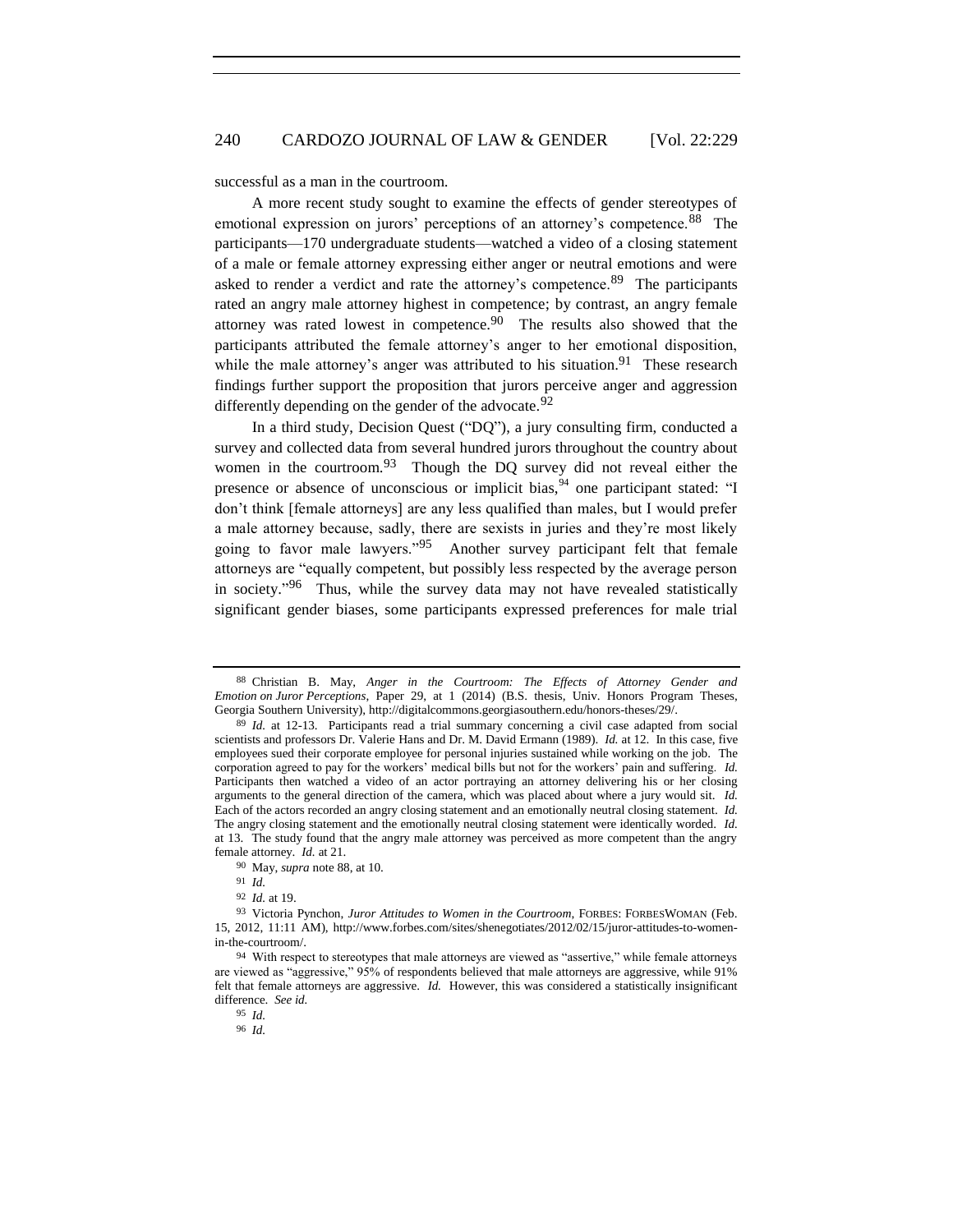<span id="page-12-0"></span>lawyers over female trial lawyers based on their awareness of others' biases.<sup>97</sup>

## *C. Judges and Arbitrators Also Have Unconscious Biases Against Female Attorneys*

How judges and arbitrators make decisions is important since not all cases are tried before juries. On the one hand, judges have taken an oath to impartially uphold the law, $98$  are trained legal minds, and thus are presumably more objective decision-makers than are jurors. However, the decision-making process for judges, arbitrators, and mediators is not much different from juror decision-making.<sup>99</sup> Judges, like everyone else, make decisions based on their own set of biases—their decisions might be informed by their own race,<sup>100</sup> ethnic background, socioeconomic status,  $101 \text{ gender}$ ,  $102 \text{ sexual orientation}$ , religion, ideology, or general upbringing. 103

One behavioral study examined the effects of cognitive biases on judicial

99 Ann T. Greeley, *Gender and Racial Bias in the Courtroom*, AM. BAR ASS'N SECTION OF LITIG. 2012, SECTION ANN. CONF.: TRIAL TACTICS IN A DIVERSE WORLD, Apr. 18-20, 2012, at 3-

100 Pat K. Chew & Robert E. Kelley, *Myth of the Color-Blind Judge: An Empirical Analysis of Racial Harassment Cases*, 86 WASH. U. L. REV. 1117, 1161–63 (2009) (finding that black judges and white judges perceive racial harassment differently, which means that the decision-making process is not completely objective: judges bring their personal experiences, or lack of experience, to bear when deciding cases).

<sup>97</sup> *Id.* (citing Alison Wong & Blaine McElroy, *Gender in the Courtroom: Myth vs*. *Reality*, DECISION QUEST (2014), http://www.decisionquest.com/utility/showArticle/?objectID=1317#Article).

<sup>98</sup> *See* 28 U.S.C. § 453 (2012) ("Each justice or judge of the United States shall take the following oath or affirmation before performing the duties of his office: 'I, \_\_\_ \_\_\_, do solemnly swear (or affirm) that I will administer justice without respect to persons, and do equal right to the poor and to the rich, and that I will faithfully and impartially discharge and perform all the duties incumbent upon me as \_ under the Constitution and laws of the United States. So help me God.'").

<sup>4,</sup> http://www.americanbar.org/content/dam/aba/administrative/litigation/materials/sac\_2012/37-

<sup>1</sup>\_gender\_racial\_bias\_in\_the\_courtroom.authcheckdam.pdf. For example, a number of older male attorneys, clients, and judges—including some female judges—do not believe women should wear pants in the courtroom, and that may be an issue with juries as well. *See* DEF. RESEARCH INST., *supra* note 28, at 11. "Judges still sometimes call women attorneys 'dear' and 'honey' and comment on the way they dress . . . . Several women have reported sexist or inappropriate comments by male judges or inappropriate behavior by opposing counsel that was not addressed by judges." *Id.*

<sup>101</sup> *See* Michele Benedetto Neitz, *Socioeconomic Bias in the Judiciary*, 61 CLEV. ST. L. REV. 137, 141 (2013) ("Because judges are more economically privileged than the average individual litigant appearing before them, they may be unaware of the gaps between their own experiences and realities and those of poor people. These gaps have contributed to patterns of judicial decisionmaking that appear to be biased against poor people as compared to others.").

<sup>102</sup> Neil A. Lewis, *Debate on Whether Female Judges Decide Cases Differently*, N.Y. TIMES, June 3, 2009, at A16 (analyzing Justice Ginsburg's arguments in *Safford Unified School District v. Redding*, 557 U.S. 364 (2009), which involved the appropriateness of the strip search of a thirteen-year-old girl by school authorities). Justice Ginsburg's experience as a female may have influenced her interpretation of the issues and brought a new perspective that would not have been expressed in her absence. *Id. See also* Nicole E. Negowetti, *Judicial Decisionmaking, Empathy, and the Limits of Perception*, 4 AKRON L. REV. 693 (2014) (reviewing the factors influencing judges intuitive thought processes and decisions).

<sup>103</sup> *See* Mark W. Bennett, *Essay: From the "No Spittin', No Cussin' and No Summary Judgment" Days of Employment Discrimination Litigation to the "Defendant's Summary Judgment Affirmed Without Comment" Days: One Judge's Four-Decade Perspective*, 57 N.Y.L. SCH. L. REV. 685, 706 (2013) (warning that judges have their own biases).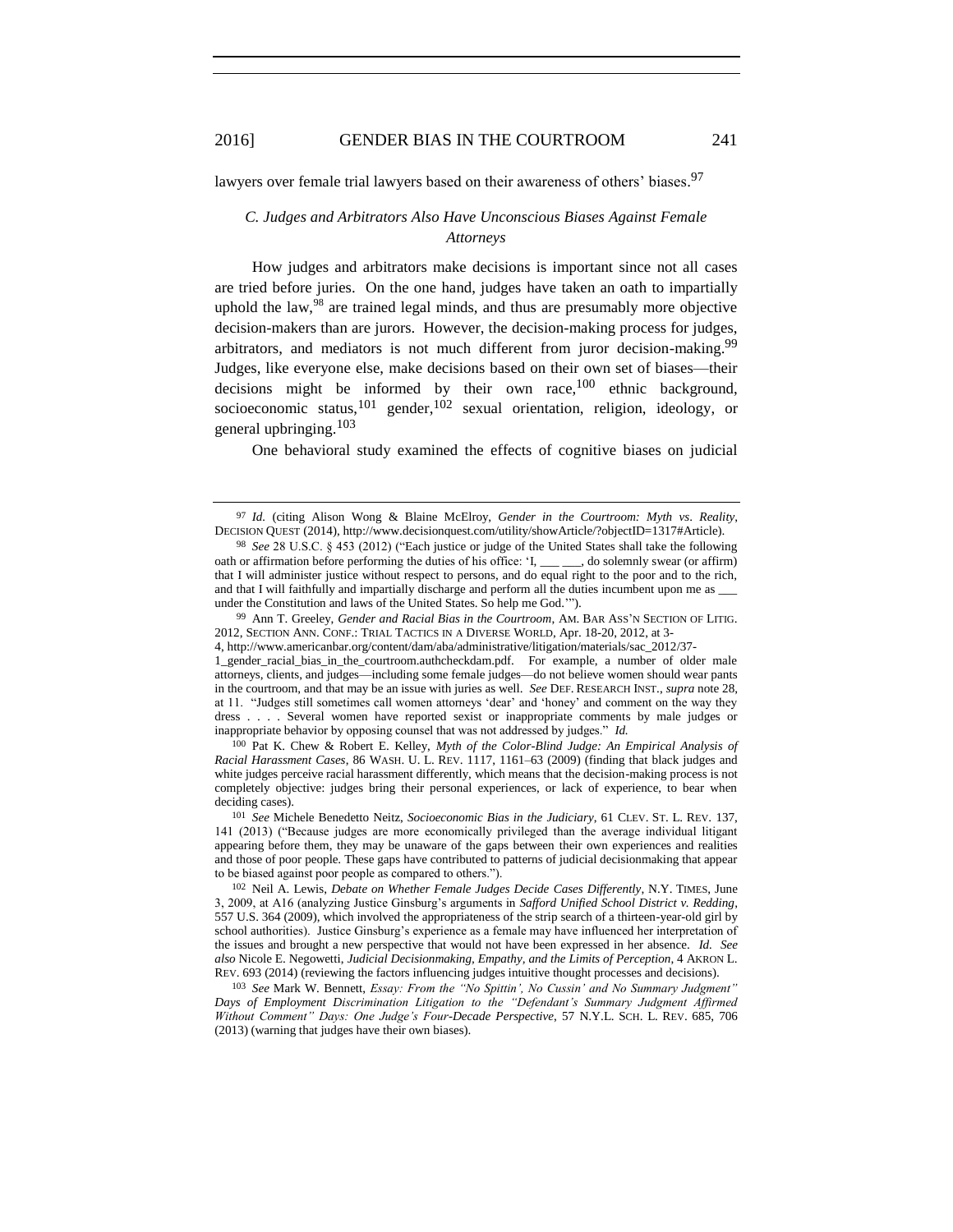decision-making using data based on a survey of 167 federal magistrate judges.<sup>104</sup> The results showed that judges are just as susceptible to certain cognitive errors as were jurors.<sup>105</sup> In another study, several judges conveyed that raising one's voice in court was a problem for women because they came across as shrill, but not for men who were simply seen as being aggressive.<sup>106</sup> Interestingly, the male judges cited that one of their biggest challenges was dealing with entrenched biases against women when they act aggressively.<sup>107</sup>

The double-bind dilemma—or "Damned if You Do, Doomed if You Don't" phenomenon<sup>108</sup>—also dictates the way in which female attorneys respond to gender bias in the courtroom. When offensive conduct occurs, a female attorney is conflicted between the need to confront the situation and nullify its demeaning effect, and a fear that any response will hurt her client's case.<sup>109</sup> As one female attorney described the dilemma:

[W]e feel torn. To assert our own struggle even minimally is not what we are in court for . . . we know that what we say or don't say as lawyers vitally affects the [client's] chances for "justice." If we question the treatment we are receiving, the judge, D.A. or whoever will think that we have a chip on our shoulders and will not look kindly on us or our [client]. If we don't question the treatment, it will pass unnoticed, but so, we fear, will our legal arguments. $110$ 

Indeed, the burden usually rests on the female attorney to decide whether to call attention to the gender-biased conduct, which is a difficult choice when a client's interests are at stake.<sup>111</sup> Therefore, it is crucial for judges to refrain from

<sup>104</sup> Chris Guthrie et al., *Inside the Judicial Mind*, 86 CORNELL L. REV. 777, 784 (2001).

<sup>105</sup> *Id.* at 788. State courts all over the country have also created committees on gender equality to explore the hidden biases in the court system. *See*, *e.g.*, SELECT COMM. ON GENDER EQUALITY, RETROSPECTIVE REPORT SELECT COMMITTEE ON GENDER EQUALITY 122-57 (2001),

http://www.mdcourts.gov/publications/pdfs/genderequalityreport2001.pdf.

<sup>106</sup> DEF. RESEARCH INST., *supra* note 28, at 10-11.

<sup>&</sup>lt;sup>107</sup> *Id.* The good news is that these researchers also found that sufficient motivation to suppress racial bias produces fairer and more just outcomes. *Id.*

<sup>108</sup> CATALYST, THE DOUBLE-BIND DILEMMA FOR WOMEN IN LEADERSHIP: DAMNED IF YOU DO, DOOMED IF YOU DON'T 1, 7 (2007), http://www.catalyst.org/knowledge/double-bind-dilemma-womenleadership-damned-if-you-do-doomed-if-you-dont-0).

<sup>109</sup> *See*, *e*.*g*., Nancy Blodgett, *I Don't Think Ladies Should Be Lawyers*, 72 A.B.A. J. 48 (1986) (describing that a female attorney whose husband was asked about his opinion about his wife being a lawyer said that his wife was torn between her desire to say something and fear of hurting her client's interests); Cheryl Frank, *Sex Bias in Courts: Women Suffer, N*.*J*. *Panel Finds*, 70 A.B.A. J. 36 (1984) (describing that directly confronting remarks from the bench may put a client's case in jeopardy).

<sup>110</sup> Beth Levezey & Joan Andersson, *Trials of a Woman Lawyer*, 1 WOMEN'S RTS. L. REP. 38, 40 (1974).

<sup>111</sup> *See* Lynn Hecht Schafran, *Women as Litigators: Abilities vs*. *Assumptions*, 19 TRIAL 36, 39 (1983) (listing commonplace sexual bias problems in the courtroom). Women also report biased comments from opposing counsel—in one example, a male attorney demanded that his female opponent not interrupt him any further, stating that "women attorneys have a hard time keeping their mouths shut." Charisse R. Lillie, *Multicultural Women and Leader Opportunities: Meeting the Challenges of Diversity in the American Legal Profession*, *in* THE DIFFERENCE "DIFFERENCE" MAKES: WOMEN AND LEADERSHIP 105 (Deborah L. Rhode ed., 2003). *See also* Fred Imbert, *Panels On Sexism in Tech Get*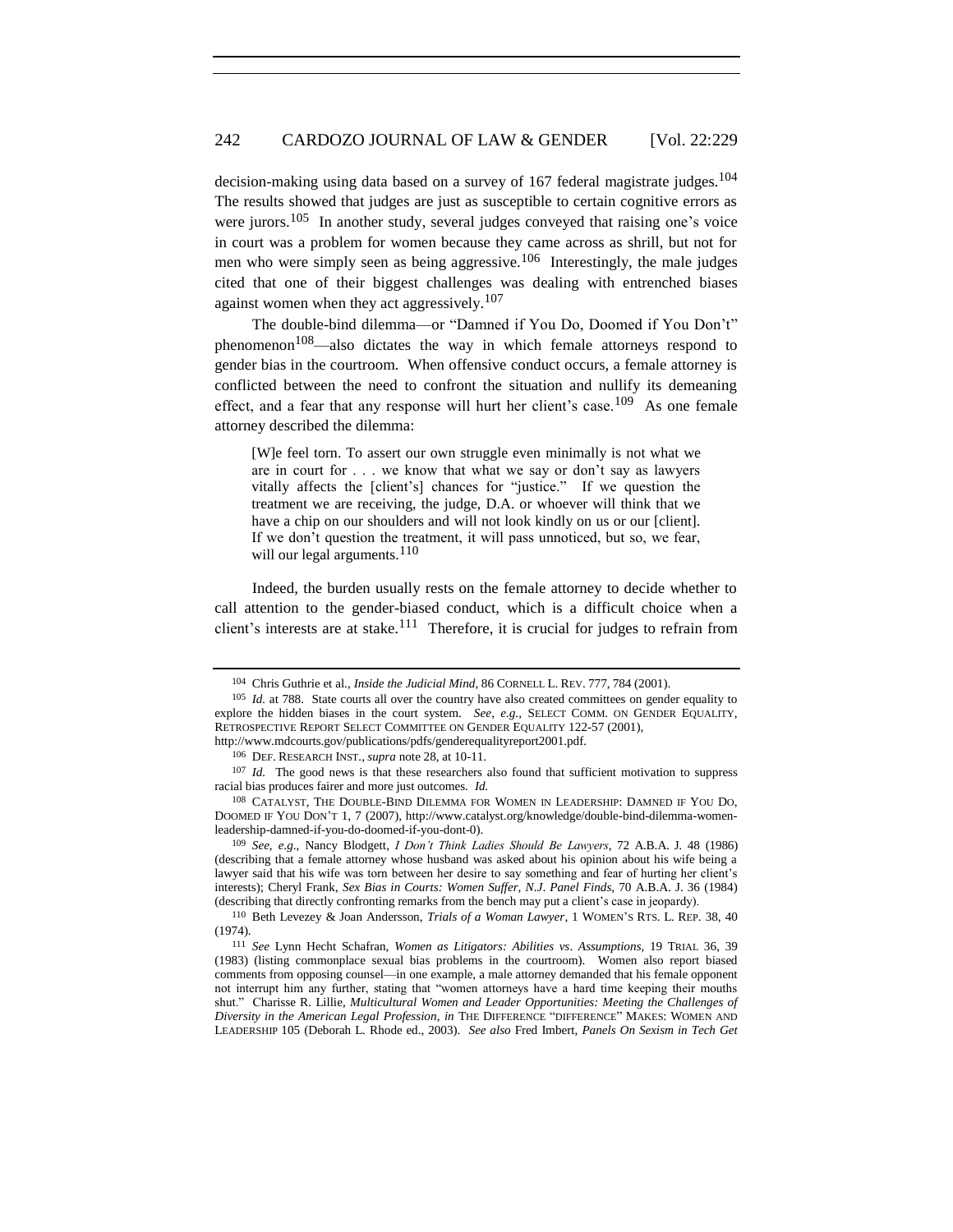such biased conduct and to voluntarily intervene when it occurs so as to prevent this unfair treatment.<sup>112</sup> Moreover, there is a robust body of research that suggests female attorneys of color are at a distinct disadvantage inside and outside the courtroom. 113

#### <span id="page-14-0"></span>*D. The Intersectionality Between Race and Gender in the Legal Profession*

A female attorney of color faces a unique set of circumstances in the legal profession and what some have termed "the double bind of gender and race."<sup>114</sup> In an American Bar Association study on gender and race in the legal profession, most of the surveyed women of color found it stressful to negotiate their gender and racial identities in a predominantly white, male environment.<sup>115</sup> Nearly half (49%) reported having been subjected to demeaning comments or other types of harassment while working at a private law firm, as did 47% of white women, 34% of men of color, and only 2% of white men. $116$ 

An Asian attorney recalled:

I had a managing partner call me into his office when I was a fourth year [associate]. He introduced me to the client, who was Korean, and he tells him that I'm Korean too. He says, "She eats kim chee just like you." He said to me, "Talk to him." I looked at the client and said, "It's a pleasure to meet you. I'm sure you speak English better than I speak Korean." The client's face was so red. Then the partner left a message on my internal message system and he was speaking gibberish, trying to sound like an Asian speaker. I called every partner on my floor and said, "You need to come and listen to this." I played that message ten times. Ten times.<sup>117</sup>

#### A Native American attorney said:

You have to have an incredibly tough skin. . . . I had people make comments like, "Oh, you're Indian. Where's your tomahawk? Are you going to scalp me?" Or, "Can I call you Pocahontas?" . . . When I was

*Awkward At SXSW*, CNBC (Mar. 19, 2015, 4:13 PM), http://www.cnbc.com/id/102519949 (expounding on the idea of "manterruptions," where problematic gender dynamics emerged out of a high-profile shushing perpetrated by a male Google Executive Chairman, who repeatedly talked over former Google colleague Megan Smith, whose discussion ironically focused on problems with racial and gender diversity in the technology industry).

<sup>112</sup> *See* UNIFIED COURT SYS. OFFICE OF COURT ADMIN. N.Y. TASK FORCE, ON WOMEN IN THE COURTS APPENDIX A 224 (1986) (noting that survey respondents remarked that a few judges do intervene and describing the salutary effects when they did).

<sup>113</sup> Alexis A. Robinson, *Effects of Race and Gender of Attorneys on Trial Outcomes*, 23 JURY EXPERT 1, 4-5 (2011), http://www.thejuryexpert.com/2011/05/the-effects-of-race-and-gender-ofattorneys-on-trial-outcomes/.

<sup>114</sup> Scharf & Liebenberg, *supra* note 5, at 15.

<sup>115</sup> JANET E. GANS EPNER, COMM'N ON WOMEN IN THE PROFESSION, AM. BAR ASS'N, VISIBLE INVISIBILITY: WOMEN OF COLOR IN LAW FIRMS 10 (2006), http://www.americanbar.org/content/dam/ab a/marketing/women/visibleinvisibility.authcheckdam.pdf.

<sup>116</sup> *Id.*

<sup>117</sup> *Id.*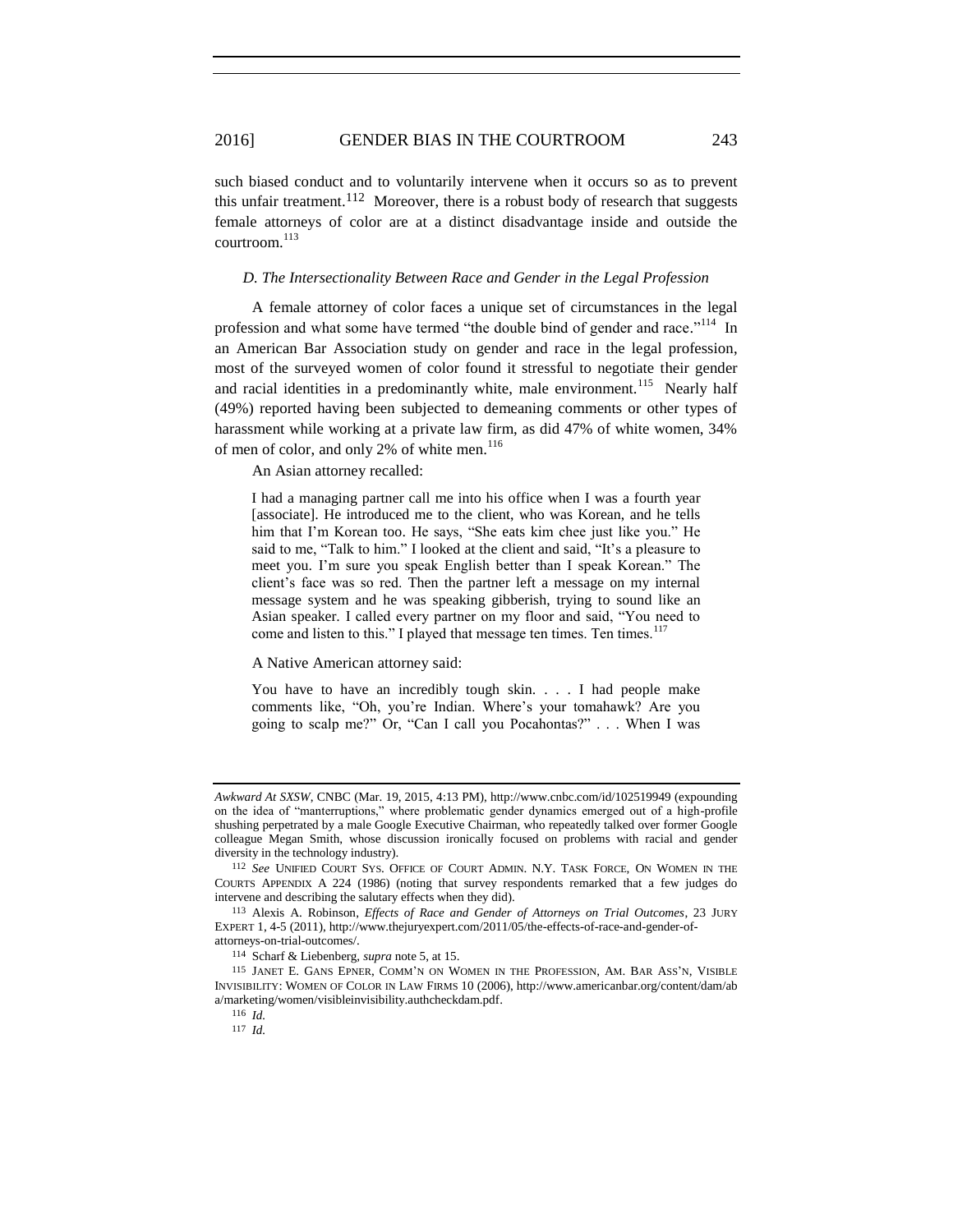called "chief" and brought it to people's attention I was told, "Oh, you're spoiling [our work] environment here." So I had to leave.<sup>118</sup>

Several women of color described how others caricatured them based on both gender and race, such as the African-American attorney who heard herself described as "an angry Black woman" or the Asian attorney who heard herself described as a "dragon lady."<sup>119</sup>

While few studies have evaluated implicit biases about minority female attorneys, there is data suggesting that the risk of conviction may be especially prominent when the attorney is a "double minority."<sup>120</sup> In another study, Jerry Kang and his colleagues created an IAT to test whether jurors rely on implicit ethnic biases when evaluating the performance of litigators.<sup>121</sup> Specifically, the researchers were interested in learning how mock jurors evaluate Asian American male litigators as compared to white male litigators.<sup>122</sup> The study examined whether explicit and implicit biases in favor of whites and against Asian Americans would alter a juror's evaluation of a litigator's disposition.<sup>123</sup> The researchers hypothesized that participants would associate white males with traits commonly associated with successful litigators (for example, eloquent, charismatic, and verbal) relative to Asian American males, who would be more likely associated with traits commonly assigned to successful scientists.<sup>124</sup> The results confirmed the researchers' hypothesis—the participants did in fact implicitly associate white

124 *Id.*

<sup>118</sup> *Id.*

<sup>&</sup>lt;sup>119</sup> *Id.* Other available research on gender and race shows the more difficult road women attorneys of color experience. *See*, *e.g.*, SCHARF ET AL., *supra* note 2, at 6 ; NAT'L ASS'N OF WOMEN LAWYERS & NAWL FOUND., REPORT OF THE NINTH ANNUAL NATIONAL SURVEY ON RETENTION AND PROMOTION OF WOMEN IN LAW FIRMS 6 (2015), http://www.nawl.org/p/cm/ld/fid=wu82#surveys; EPNER, *supra* note 115, at 10-13. *See also* Greeley, *supra* note 99, at 2.

<sup>120</sup> Robinson, *supra* note 113.

<sup>121</sup> Jerry Kang et al., *Are Ideal Litigators White? Measuring the Myth of Colorblindness*, 7 J. EMPIRICAL LEGAL STUD. 886, 886-88 (2010).

<sup>122</sup> *Id.* at 893 (explaining that the researchers intentionally did not examine ethnicity effects for women attorneys). "Our strategy was not to ignore gender, but to control for it, based on past evidence showing that lawyers are expected to be men rather than women . . . . As such, we expected that implicit and explicit stereotypes about ideal lawyers would activate thoughts of White men more than Asian men, but would not much activate thoughts of women of either race." *Id.* (internal citations omitted). I am aware of no such study examining the explicit and implicit biases in favor of Asian female litigators compared to white female litigators.

<sup>123</sup> *Id.* at 896-97. The participants heard two depositions from two unrelated cases. *Id.* At the beginning of each deposition, the researchers showed the participants a picture of the litigator on a computer screen accompanied by his name for five seconds. *Id.* The researchers manipulated the race of the litigator by varying his name and photograph to be prototypically White ("William Cole") or Asian ("Sung Chang"). *Id.* Participants then listened to the deposition through headphones and, at the same time, read the script of the deposition presented on a computer screen. *Id.* The transcript identified who was speaking, which meant that participants saw labels such as "Attorney Cole" or "Attorney Chang." *Id.* At the end of the deposition, participants were asked to evaluate the litigator's competence, warmth, and their willingness to hire him or recommend him to family and friends. *Id.* Next, participants saw a picture of the second litigator, then listened to the second deposition and evaluated the second litigator on the same dimensions. *Id.* at 897-98.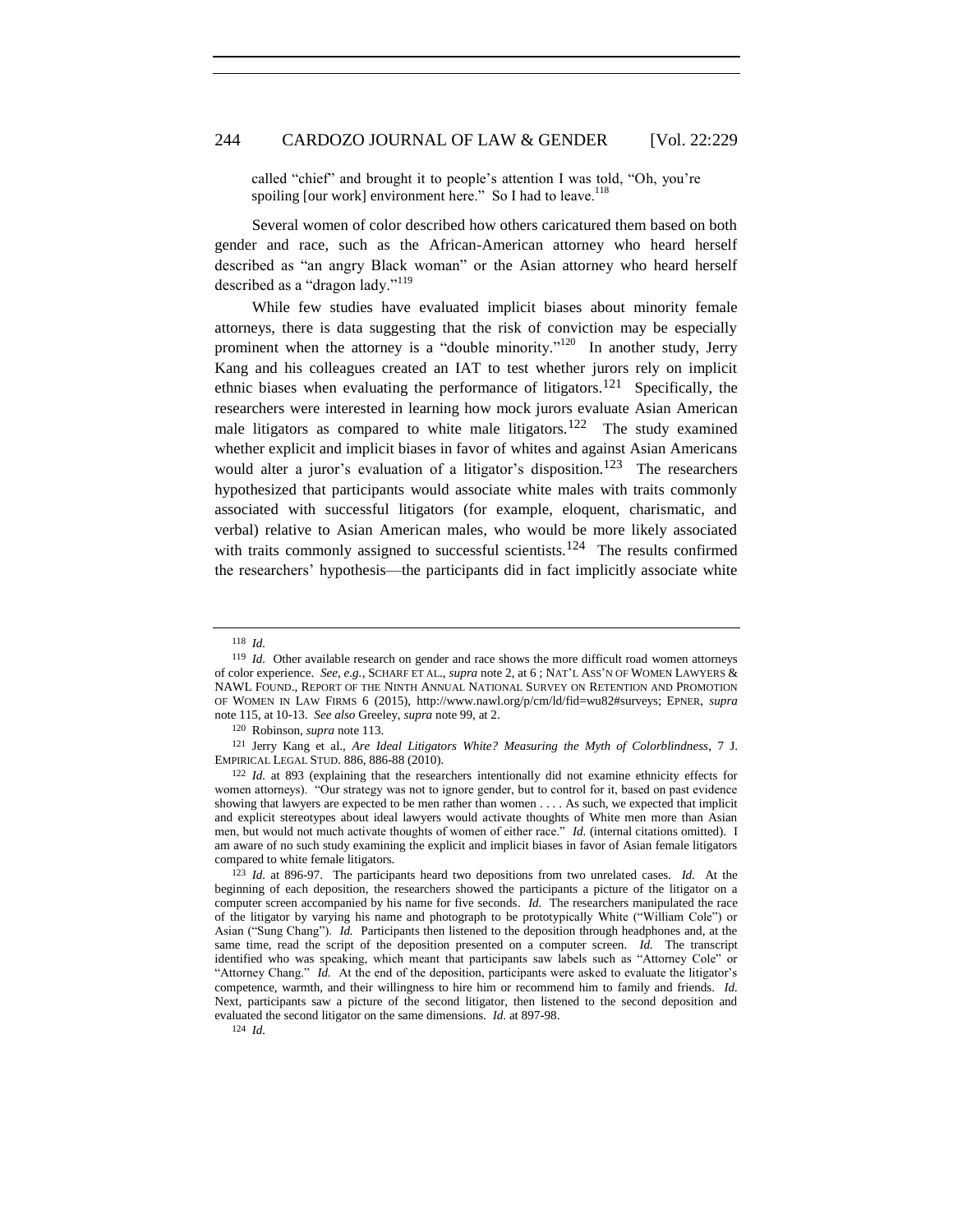males with traits commonly assigned to successful litigators.<sup>125</sup> That is, participants with higher levels of implicit bias were more likely to favor the white litigators' performances.<sup>126</sup> The study demonstrates that stereotypes about litigators and Whiteness alter how people evaluate identical lawyering, simply because of the race of the litigator.<sup>127</sup> Though race was only primed by a fivesecond picture and the last name of the lawyer shown on the transcript, the study was sufficiently salient to predict different evaluations of the litigator's performance—implicit stereotypes predicted pro-White favoritism and explicit stereotypes predicted anti-Asian derogation.<sup>128</sup>

While there is recourse available with respect to explicitly biased jurors, the same is not true for those jurors with implicit biases. In *Turner v. Stime*, <sup>129</sup> the court found that the jury had committed misconduct for making explicitly biased comments against the Asian American attorney, entitling the parties to a retrial.<sup>130</sup> In *Turner*, <sup>131</sup> Darlene and Bill Turner sued Dr. Nathan Stime and the medical clinic at which he worked for medical malpractice resulting in the amputation of Mrs. Turner's foot.<sup>132</sup> Mark Kamitomo, an Asian-American attorney of Japanese ancestry, represented the Turners, and a white male attorney represented Dr. Stime.<sup>133</sup> The jury returned a verdict for Dr. Stime, and it later became known that during deliberations several jurors referred to the Turners' attorney as "Mr. Kamikaze," "Mr. Miyashi," "Mr. Miyagi," or "Mr. Havacoma."<sup>134</sup> One juror also reportedly stated that the defense verdict was "almost appropriate" given that it was delivered on December 7—a reference to the day in 1941 when the Japanese attacked Pearl Harbor.<sup>135</sup>

The trial court found that the jury engaged in misconduct that affected the verdict and subsequently granted the Turners' motion for a new trial.<sup>136</sup> The Court of Appeals for the State of Washington affirmed.<sup>137</sup> This case shows that while there is recourse through the court system for explicitly biased conduct, recourse

128 *Id.*

130 *Id.*

136 *Id.* at 589. For jury misconduct to occur during deliberations, jurors would have to make racially derogatory remarks of a factual nature that reveal racial bias against a party's attorney and other jurors would have to respond to the remarks by chuckling and smirking. *Id.* Such misconduct does not inhere in the verdict and can be a ground for granting a new trial. *Id.* A party is entitled to a new trial on the basis of juror misconduct if "there was sufficient misconduct to establish a reasonable doubt that the party was denied a fair trial." *Id*. at 593 (citing Gardner v. Malone, 60 Wash. 2d 836 (1962), *amended by* 60 Wash. 2d 836 (1963)).

137 *Id.* at 594.

<sup>125</sup> *Id.* at 902.

<sup>126</sup> *Id.* 127 *Id.* at 912.

<sup>129</sup> Turner v. Stime, 153 Wash. App. 581 (Wash. Ct. App. 2009).

<sup>131</sup> *Id.* at 584.

<sup>132</sup> *Id.* at 585.

<sup>133</sup> *Id.*

<sup>134</sup> *Id.* at 586.

<sup>135</sup> *Id.*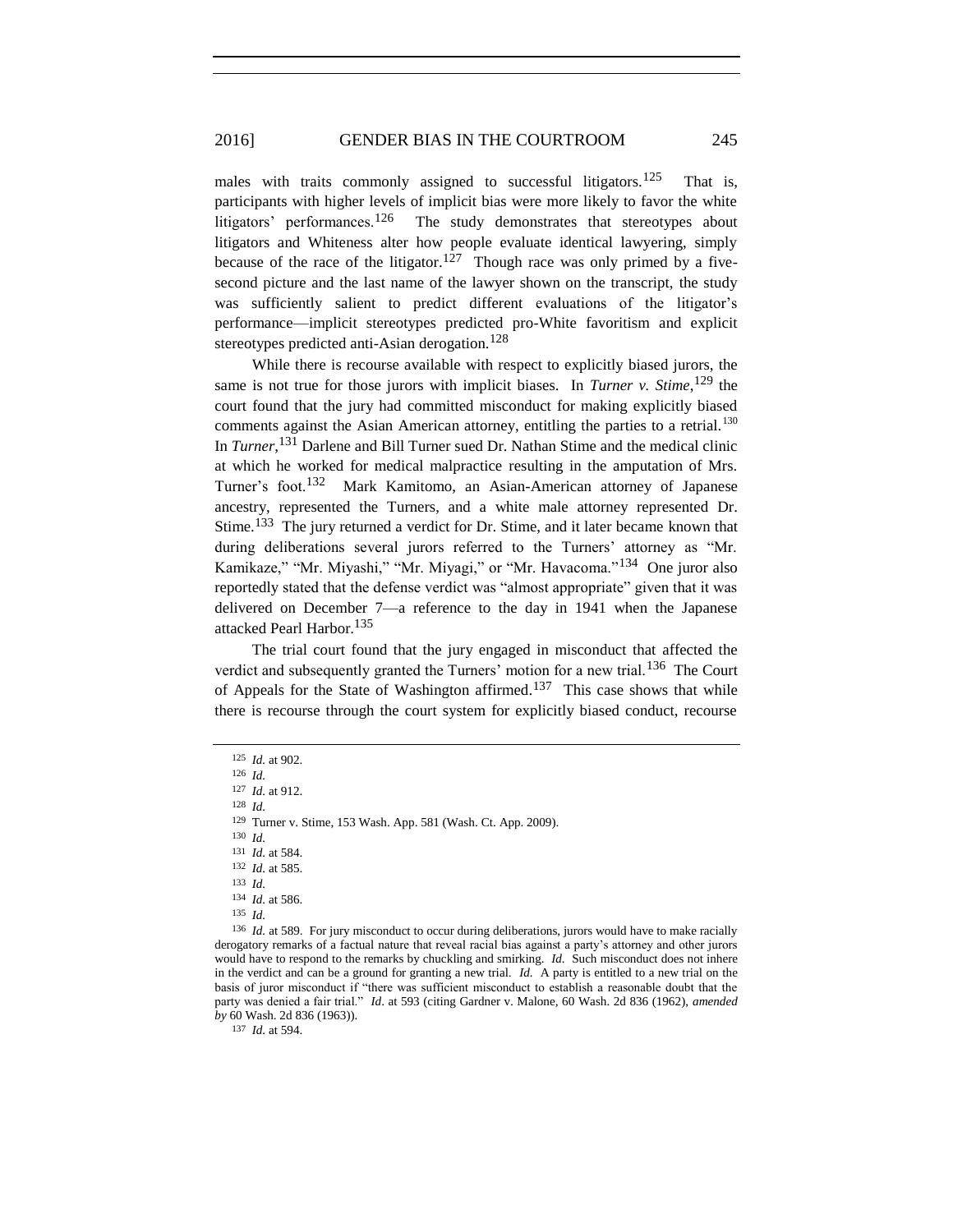for implicitly biased conduct is not as easily obtainable given the opaqueness of unconscious biases.

### <span id="page-17-0"></span>III. COMBATING GENDER BIASES AGAINST WOMEN TRIAL ATTORNEYS AND **LITIGATORS**

The perils of implicit bias in the legal profession are manifold. Judgments about female attorneys based on their gender not only undermine the attorneys' credibility, but also affect their clients' access to fair court proceedings. Recognizing implicit bias and ways to debias one's approach to decision-making are thus critical to ensuring equal access to justice.<sup>138</sup> The Model Rules of Professional Conduct prohibit attorneys from exhibiting bias or prejudice "based upon race, sex, religion, national origin, disability, age, sexual orientation or socioeconomic status, . . . when such actions are prejudicial to the administration of justice."<sup>139</sup> To that end, attorneys must understand and acknowledge their own biases, which may manifest themselves as unconscious racism, sexism, ageism, or homophobia,<sup>140</sup> in pursuit of ethical and effective client representation, and gender parity. 141

Countering juror bias is somewhat more difficult. Current tools to filter out biased jurors include juror questionnaires, directly questioning jurors during jury selection, as well as the lawyer's exercise of peremptory challenges.<sup>142</sup> Besides instructing the members of the jury that their decisions must be made impartially, there are few tools to combat jurors' implicit biases since jurors themselves might not be aware of the ways in which they evaluate attorneys, the attorneys' clients, or anyone else in the courtroom. Gender bias in the legal profession can be reduced through other means, however.

<sup>138</sup> *What Is Implicit or Unconscious Bias?*, AM. BAR ASS'N,

http://www.americanbar.org/groups/litigation/initiatives/task-force-implicit-bias/what-is-implicitbias.html (last visited Nov. 20, 2015).

<sup>139</sup> MODEL RULES OF PROF'L CONDUCT r. 8.4 cmt. 3 (AM. BAR ASS'N 2011). *See* Debra Lyn Bassett, *Deconstruct and Superstruct: Examining Bias Across the Legal System*, 46 U.C. DAVIS L. REV. 1563, 1578 n.60 (2013) (reiterating that ethical rules preclude lawyers from discriminatory manifestations).

<sup>140</sup> *See* Robert Dinerstein et al., *Connection, Capacity and Morality in Lawyer-Client Relationships: Dialogues and Commentary*, 10 CLINICAL L. REV. 755, 769 (2004) (noting the potential for implicit bias to negatively affect the attorney-client relationship, and urging lawyers to acknowledge those biases in order to work toward overcoming them); Paul R. Tremblay, *Interviewing and Counseling Across Cultures: Heuristics and Biases*, 9 CLINICAL L. REV. 373, 407-08 (2002) (calling for lawyers "to confront their own cultural identity, including the biases and prejudices that accompany that identity . . .").

<sup>141</sup> *See* Tremblay, *supra* note 140, at 415-16 (advocating that attorneys examine and confront their own implicit biases).

<sup>142</sup> *See* Fed. R. Civ. P. 47.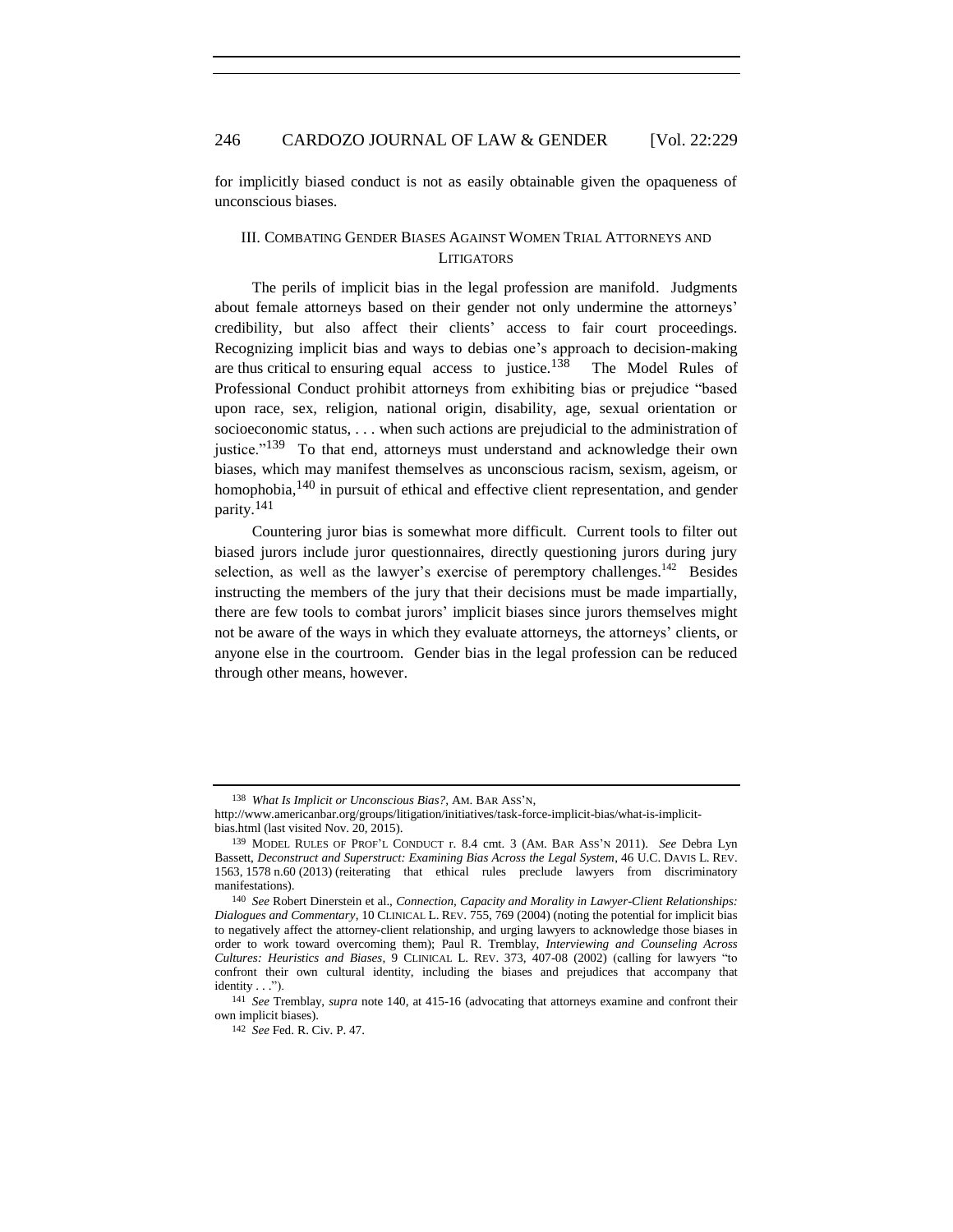## <span id="page-18-0"></span>*A. Remedies to Combat Gender Bias Starting in Law School and Continuing Throughout the Hiring Stages*

Given how early biases form, law schools should find ways to reduce gender bias as early as possible. First, the American Bar Association as well as law schools can implement a series of bias reduction courses from the first year of law school and throughout law graduates' careers. These training programs can be woven into student orientations or other required courses that include a training element. Law schools across the country can also implement programs like the Women, Leadership and Equality Program at the University of Maryland Francis King Carey School of Law.<sup>143</sup> The Women, Leadership and Equality Program combines teaching, experiential learning, and scholarship about women in the legal profession to equip law students with tools to combat engendered norms.<sup>144</sup> The program's goal is "to foster scholarship on the gendered nature of law and the legal profession" by grounding the students in theory, and subsequently applying that theory during a workshop in the following semester.<sup>145</sup> Students learn about implicit bias and take the IAT, learn about the history of women in the legal profession, and how to combat stereotypes and biases in the law firm, courtroom, corporate boardroom, or anywhere the student might pursue his or her career.<sup>146</sup> By promoting awareness in law school about gender biases that pervade the legal profession, these future professionals are better equipped to combat bias in the real world.

Second, the American Bar Association, the Association of American Law Schools, and law schools themselves can encourage law firms and other agencies to commit to hiring more women in counter-stereotypical (implicitly male prototype) roles. An implicit gender bias reduction study, conducted by social psychologists Nilanjana Dasgupta and Shaki Asgari, tested whether exposing female college student participants to women in counter-stereotypic roles would reduce the students' implicit gender biases.<sup>147</sup> The researchers tested their hypothesis by

144 *Id*.

<sup>143</sup> The Women, Leadership and Equality Program at the University of Maryland Francis King Carey School of Law was created by Professor Paula Monopoli in 2003. "The Program helps students develop the professional skills necessary for success and leadership positions in law, business, government, the nonprofit sector, and the judiciary through its Rose Zetzer Fellowship Program. Named for the first woman admitted to the Maryland Bar Association, the Women, Leadership and Equality Program provides training in professional skills, including communication, organizational dynamics, leadership, and personal negotiation through externships and other practice-based learning." *Women, Leadership and Equality Program*, U. MD. FRANCIS KING CAREY SCH. LAW, https://www.law.umaryla nd.edu/programs/wle/ (last visited Nov. 20, 2015).

<sup>145</sup> Lori Romer, *Raising a Gavel for Women's Equality*, *in* UNIVERSITY OF MARYLAND BALTIMORE: 2009 RESEARCH AND SCHOLARSHIP 18 (2009),

https://www.law.umaryland.edu/programs/wle/documents/Raising\_a\_Gavel.pdf.

<sup>146</sup> Connie Lee was a student in Professor Monopoli's Gender and the Legal Profession seminar. The professor taught and administered the IAT, and invited numerous guest speakers to the course to discuss biases in the legal profession.

<sup>147</sup> *See generally* Nilanjana Dasgupta & Shaki Asgari, *Seeing Is Believing: Exposure to Counterstereotypic Women Leaders and Its Effect on the Malleability of Automatic Gender*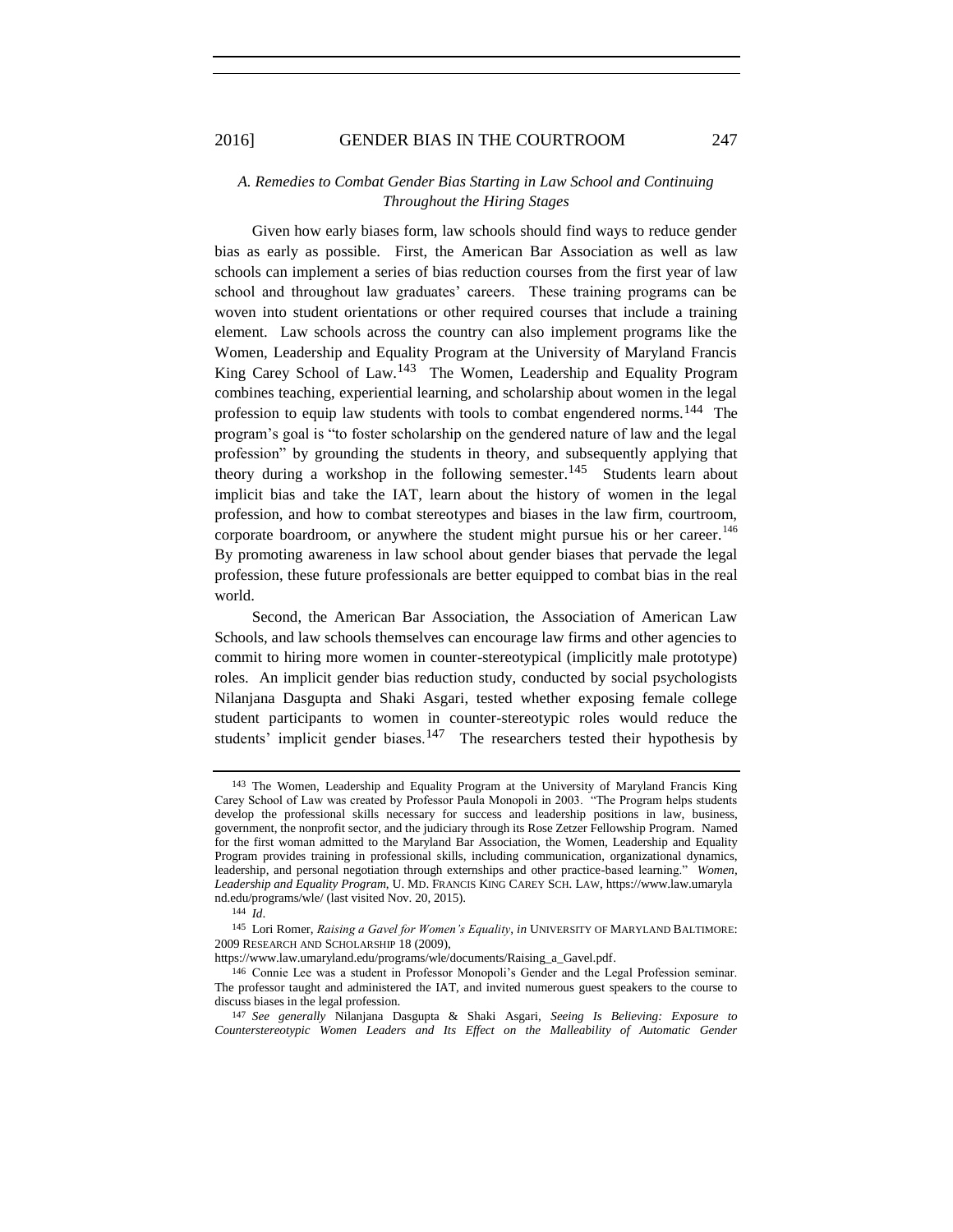studying the effect of counter-stereotypic exemplars on both short-term and longterm bias reduction.<sup>148</sup>

Specifically, the researchers examined whether teaching female college students about female leaders would reduce their gender stereotypes of women as supporting figures—rather than leaders.<sup>149</sup> To do this, the researchers asked the participants to review photos and short biographies of women in counterstereotypic roles, including Justice Ruth Bader Ginsburg.<sup>150</sup> The researchers then conducted a stereotype-gender IAT in which participants had to group together male and female names with attributes of leaders and supporters.<sup>151</sup> The study found that participants who had learned about the women leaders displayed less implicit gender bias than members of the control group;<sup>152</sup> on the IAT, these participants were able to group together women with leadership attributes more quickly than their IAT counterparts.<sup>153</sup> Similarly, initiatives to promote and hire more women for lead trial attorney and litigator positions can reduce the gender schema that only white males hold these positions. The more exposure attorneys, judges, jurors, and the public have to women trial lawyers, the less likely they will continue to operate under the assumption that men predominantly occupy lead counsel positions or first-chair trials.

#### <span id="page-19-0"></span>*B. Remedies to Combat Gender Biases After the Hiring Stages*

In order to achieve equality in the legal profession and level the playing field, gender biases must be combated even after hiring. Survey and interview results shed light on the reasons why women continue to experience so little progress in climbing the legal career ranks.<sup>154</sup> Women attorneys have recounted the lack of effective mentoring at all levels in the legal profession, <sup>155</sup> as well as limited opportunities for client development, as barriers to career advancement. 156

## <span id="page-19-1"></span>1. Women Attorneys Need More Opportunities for Client Development and More Opportunities to First-Chair Trials

One problem that women litigators have identified is that their employers fail

*Stereotyping*, 40 J. EXPERIMENTAL SOC. PSYCHOL. 642 (2004) (finding that certain types of exposure to female role models temporarily reduced implicit bias).

<sup>148</sup> *Id.* at 642.

<sup>149</sup> *Id.* at 645.

<sup>150</sup> *Id.* at 645-46 (noting that other counter-stereotypic leaders included business leaders, scientists, and politicians).

<sup>151</sup> *Id.* at 646.

<sup>152</sup> *Id.* Members of the control group saw photos of flowers and read descriptions of those flowers. *Id.* at 646-47.

<sup>153</sup> *Id.* at 647. The researchers' summary stated, "[s]ituations that familiarize [women] with ingroup members who have succeeded in atypical leadership domains can have a strong impact on their automatic beliefs." *Id.* at 648.

<sup>154</sup> *See* DEF. RESEARCH INST., *supra* note 28.

<sup>155</sup> *Id.*

<sup>156</sup> *Id.*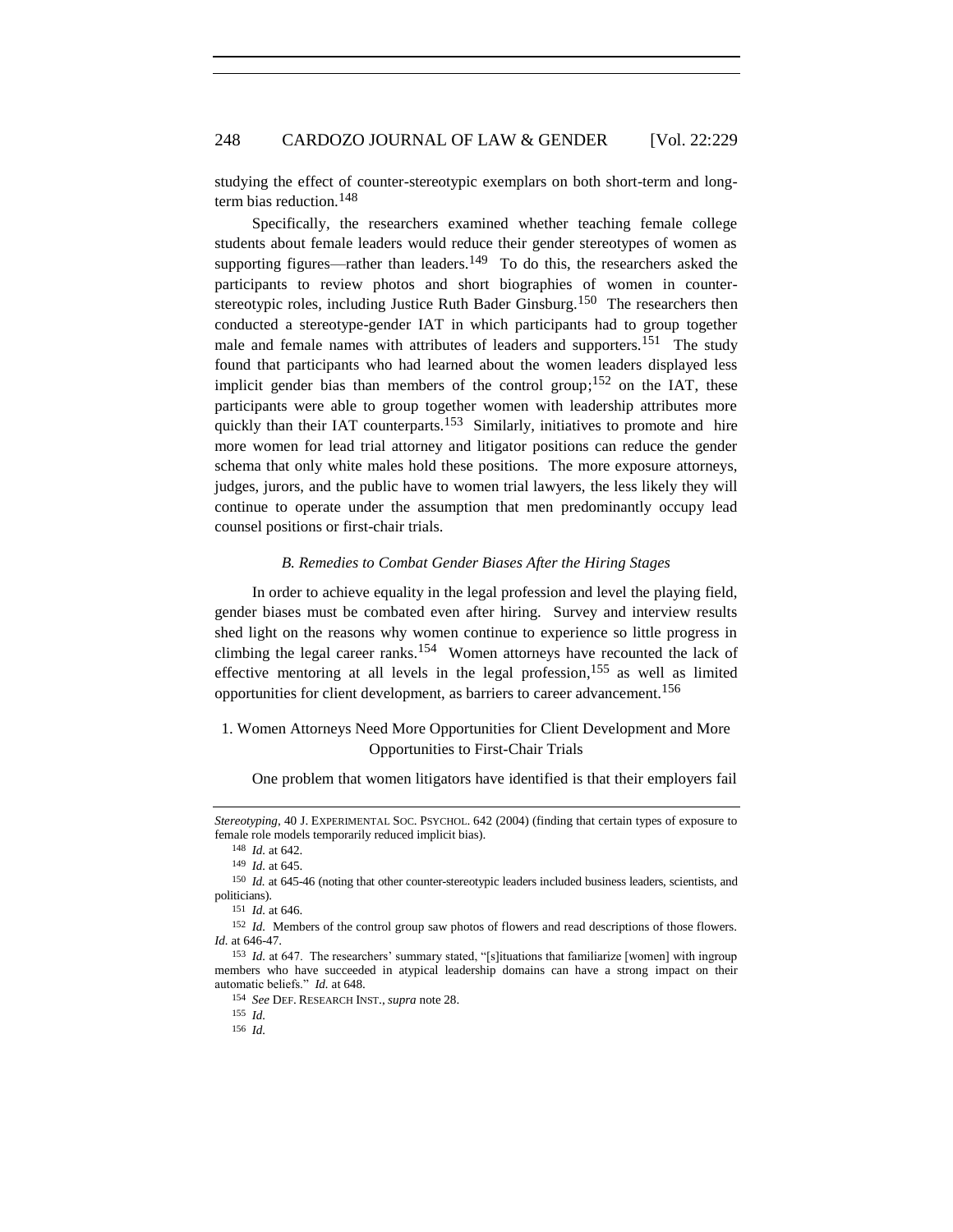to provide them with the opportunity to work on an entire case and instead ask them to complete only discrete assignments within a case.<sup>157</sup> Limiting an associate's involvement to discrete aspects of the case reduces the opportunity for the developing lawyer to understand how her assignment affects the overall lawsuit.<sup>158</sup> Without this perspective, attorneys do not learn how to evaluate the litigation as a whole, and consequently, are rendered unsuitable for promotion to the partnership ranks. 159

Strategies to remedy this gap in the learning process include ensuring that female litigators get opportunities to participate in client development, such as by interfacing with clients and receiving appropriate credit for their work.<sup>160</sup> Additionally, allowing female trial attorneys to fill lead counsel roles or first-chair cases, both large and small, will help advance the work and exposure of women attorneys. The more exposure women gain in leadership roles within the trial advocacy arena, the more accustomed judges, jurors and the general public will become to women trial attorneys.

### 2. Women Attorneys Need Improved and Increased Mentoring

<span id="page-20-0"></span>Many women litigators lack effective mentoring relationships that help foster self-marketing and honing one's skillset.<sup>161</sup> An attorney who participated in the DRI survey commented that, "the absence of female role models causes insecurity among men and women."<sup>162</sup> In short, women would like to have more female role models, but do not have them. 163

To that end, law firms and other corporate legal practices should encourage upper-level employees to take "female clerk[s], associate[s], and equity partner[s] to lunch on a regular basis to explore not only the legal issues of a specific case, but also other aspects of the practice of law that lead to professional success."<sup>164</sup> In the trial advocacy context, women trial attorneys need more trial attorney mentors to help them develop and improve their trial advocacy skills. Through effective mentoring, the female trial attorney will be well equipped when facing the gender biases she might experience in the courtroom.

#### 3. Contending with the Demands of Work and Family Life

<span id="page-20-1"></span>At some point in her career, a female attorney might decide to balance her heavy workload and unpredictable hours with the demands of raising or caring for a

163 *Id.*

<sup>157</sup> *Id.* at 13.

<sup>158</sup> *Id.*

<sup>159</sup> *Id.* 160 *Id.*

<sup>161</sup> *Id.* at 12.

<sup>162</sup> *Id.*

<sup>164</sup> DEF. RESEARCH INST., WOMEN IN THE COURTROOM: BEST PRACTICES GUIDE 5 (2007).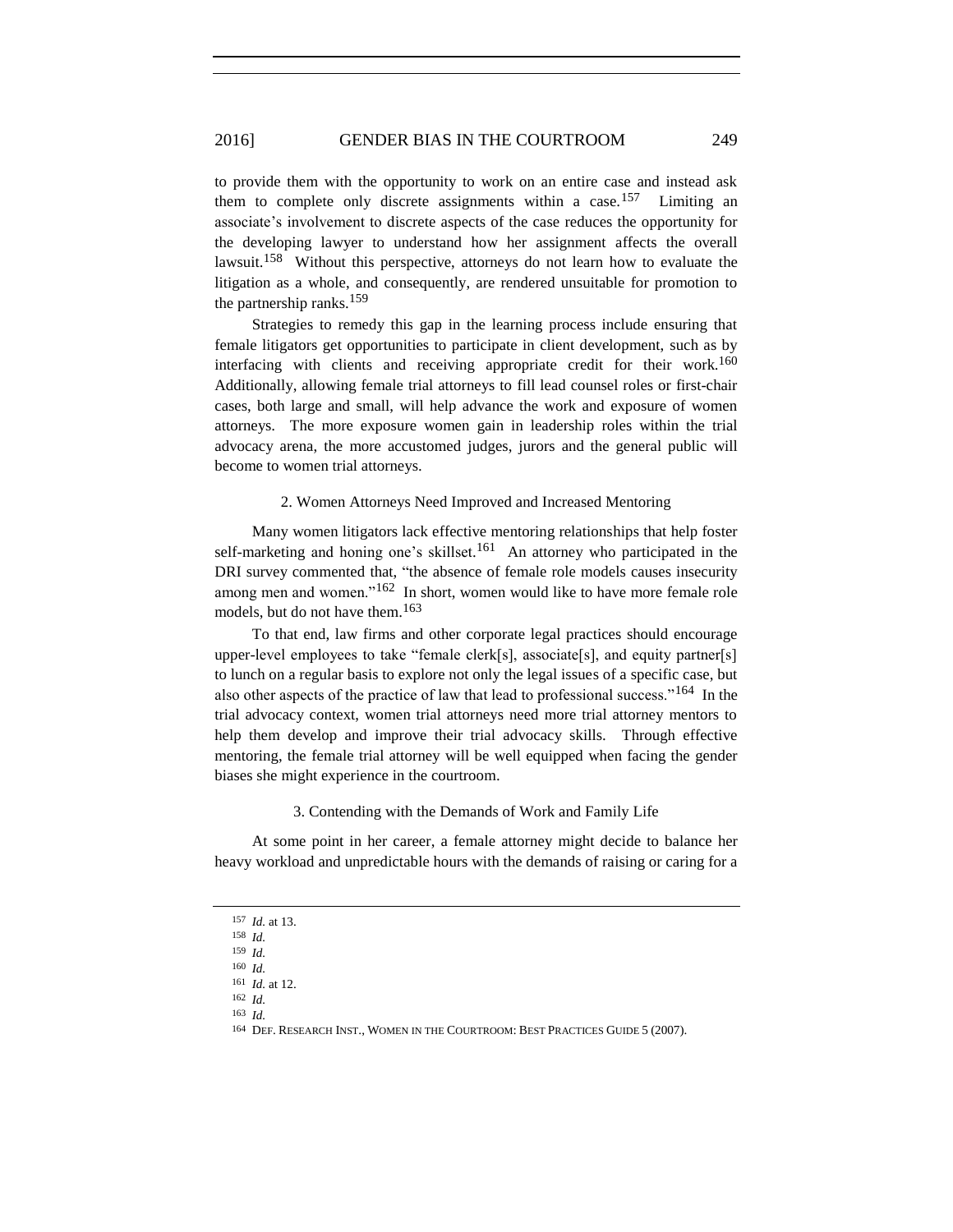family. In law firms, women attorneys have to meet the demands of their firm's billable hours requirements, as well as the demands of clients that expect their attorney to be readily available to handle their needs.<sup>165</sup> Women attorneys simultaneously are expected to handle the day-to-day domestic responsibilities that come with raising children or other family duties, such as caring for elderly parents.<sup>166</sup> Shifting to family life can be challenging, particularly for attorneys who aspire to advance through the ranks of a law firm.

Among the lawyers surveyed in the DRI study, 52% responded that the practice of law influenced their personal decision on the timing of motherhood.<sup>167</sup> Several stated they postponed having children until after advancing to partnership so that they could meet the demands required for partnership, as they perceived these demands to be in conflict with child rearing.<sup>168</sup> Others who made the decision to have children, and attempted to return to the partnership track, eventually decided to cut back their hours and get off the track because they could not meet the demands of their practice without negatively impacting their family.<sup>169</sup>

Law firms can alleviate these ongoing challenges by implementing flexible work schedules, telecommuting, and job sharing. Law firms should openly communicate these policies, encourage their use, and examine ways to enforce these policies that actually improve the work-life balance. Additionally, law firms should create and support women's initiatives to address the institutional barriers in law firms. 170

#### <span id="page-21-0"></span>4. Additional Tools for Success for Women Trial Attorneys and Litigators

While research shows that women who act aggressively face a double bind dilemma, the same research also shows that women do not necessarily have to act aggressively to be effective in the courtroom.<sup>171</sup> Attorneys command the courtroom using different styles, and women have certainly found different methods to assert themselves and successfully advocate on behalf of their clients.<sup>172</sup>

<sup>165</sup> *Id.*

<sup>166</sup> *Id.* at 13. *See also* Michelle A. Travis, *Recapturing the Transformative Potential of Employment Discrimination Law*, 62 WASH. & LEE L. REV. 3, 37 (2005).

<sup>167</sup> DEF. RESEARCH INST., *supra* note 28, at 15.

<sup>168</sup> *Id.*

<sup>169</sup> *Id.*

<sup>170</sup> Noam Scheiber, *A Woman-Led Law Firm that Lets Partners Be Parents*, N.Y. TIMES (May 1, 2015), http://www.nytimes.com/2015/05/03/business/a-woman-led-law-firm-that-lets-partners-beparents.html?smid=pl-share&\_r=1. One women-led law firm, named the Geller Law Group, has dedicated its mission "to show that parents can nurture their professional ambitions" to practice law "while being fully present in their children's lives." *Id.*

<sup>171</sup> *See* Larry Bodine, *Slides for NTL Webinar: How to Overcome Challenges Facing Female Attorneys*, NAT'L TRIAL LAWYERS (Nov. 19, 2014), http://www.thenationaltriallawyers.org/2014/11/fe male-attorneys/.

<sup>172</sup> *See*, *e.g.*, Lynn Bratcher, *Women Trial Lawyers—As Good or Better than Men*, UNCOMMON COURAGE (2009), http://uncommoncourage.blogspot.com/2009/11/women-trial-lawyers-as-good-or-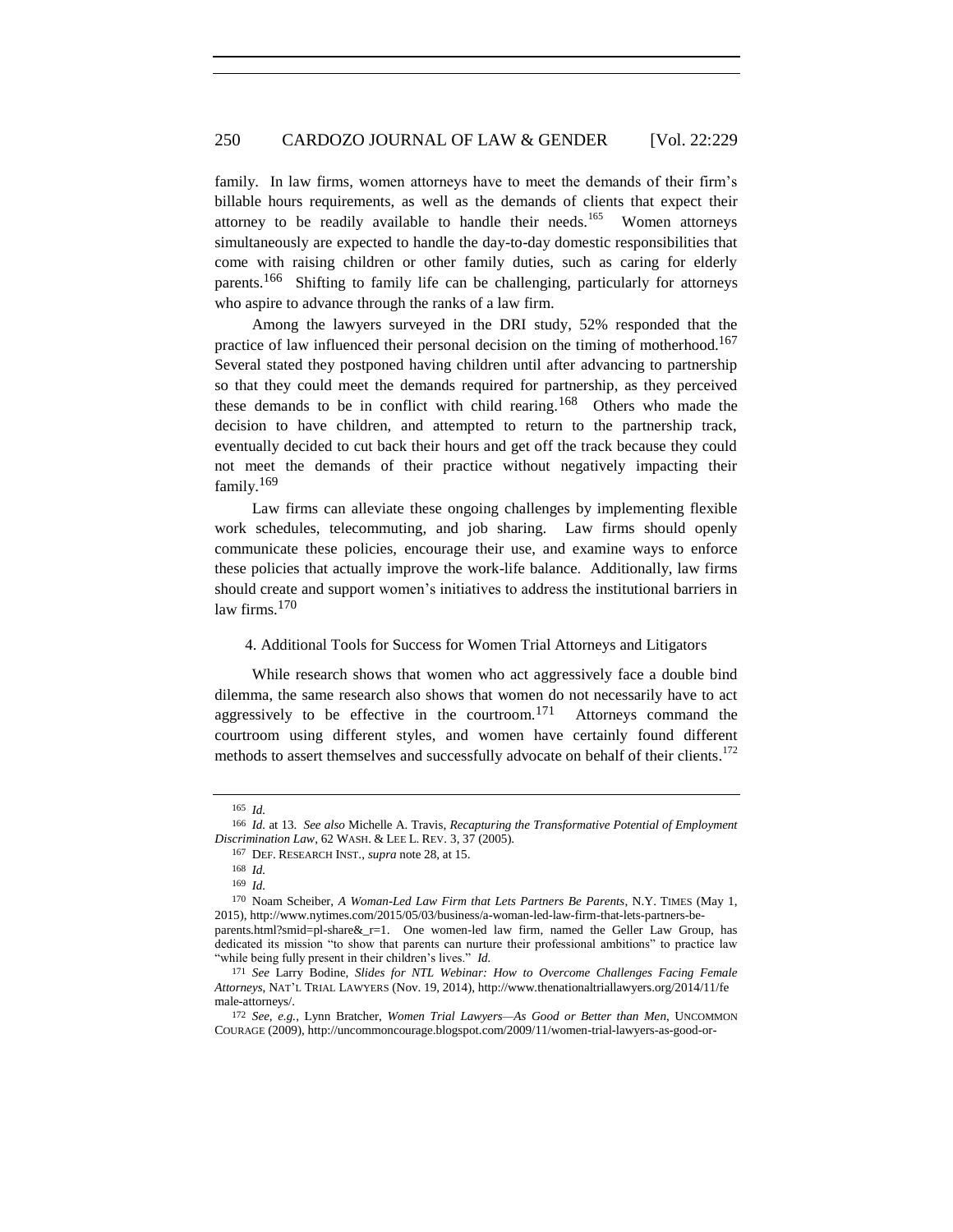### 2016] GENDER BIAS IN THE COURTROOM 251

In fact, women trial attorneys nationwide have developed teaching tools to guide women into trial work, including strategies on "how to be heard and acknowledged" and "how to effectively persuade and/or advocate."<sup>173</sup> The techniques, based on common linguistic and behavioral concepts, are designed to debias people's perceptions about women.<sup>174</sup> These techniques equip women attorneys with different methods to command the courtroom, including the purposeful use of body language, strategies to maximize use of her voice, and ways to develop her own courtroom presence and style.<sup>175</sup>

#### **CONCLUSION**

<span id="page-22-0"></span>The lack of women as lead counsel is not due to lack of talent. Women lawyers all over the country and world are successful trial lawyers and litigators and have undoubtedly made significant strides in the legal profession. Nevertheless, more progress must be achieved to address and eliminate bias against them. Leveling the playing field requires acknowledging gender biases and recognizing ways to combat them.

Attorneys in all practices should learn about implicit bias and how such biases can influence their decision-making processes. Equipped with the knowledge that the dynamics of unconscious biases may affect the decision-making processes of judges, jurors, and even opposing counsel, women trial attorneys and litigators can further advance through the ranks of the legal profession. Moreover, with better support from professional management at law firms and other corporate legal practices, more women can flourish in the legal profession. As more women enter law school and the legal profession, these strategies can help facilitate broader cultural change and combat existing gender biases in the legal profession.

better.html; Jan Nielsen Little, *Ten Reasons why Women Make Great Trial Lawyers*, DAILY J., June 1, 2006, at 1-2, http://www.kvn.com/Templates/media/files/pdfs/Jan\_Column\_June2006.pdf.

<sup>173</sup> Shaana A. Rahman, *Wanted: Women Trial Lawyers*, PLAINTIFF MAG., Feb. 2013, at 2, http://www.rahmanlawsf.com/wp-content/uploads/Rahman\_Wanted\_Women-trial-lawyers.pdf. 174 *Id.*

<sup>175</sup> *See id.* Shaana A. Rahman, an experienced civil trial attorney, recommend communications skills that women trial attorneys can utilize in the courtroom. *Id.* Another program based in Washington State—The Female Trial Advocacy Program—focuses on the woman trial attorney's voice, persona, and "feminine mystique" to hone trial advocacy skills. *Female Trial Advocacy Program*, KAREN KOEHLER, http://www.karenkoehler.com/ftap.html (last visited Nov. 20, 2015).